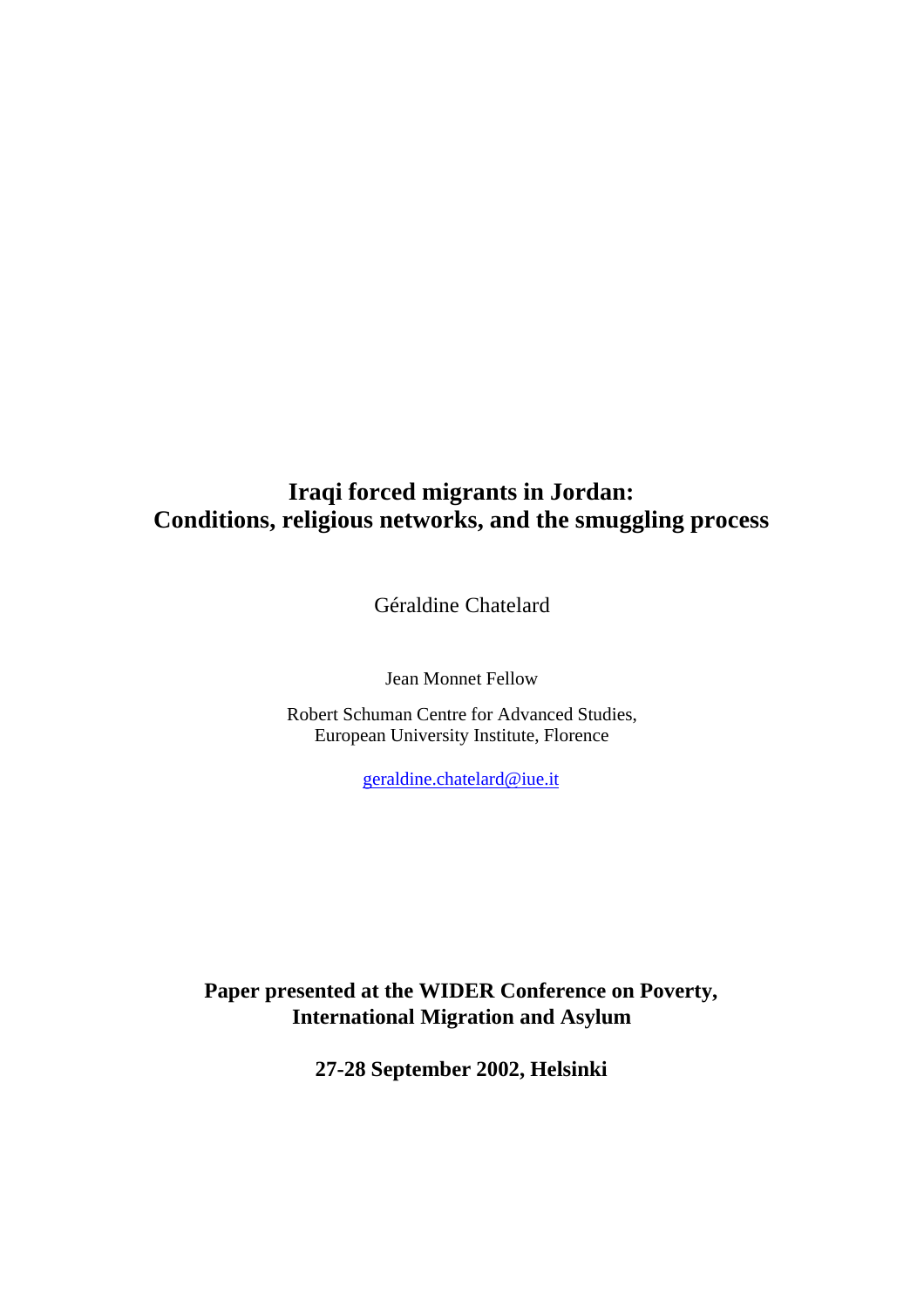The cumulative effect of 10 years of European Union (EU)'s policies on migration is an overriding emphasis on control at the borders and beyond the borders of EU states through a series of measures: carriers' liability, stricter visa requirements, readmission treaties with Central and Eastern European states and electronically fortified borders. As several case-studies have shown, trying to keep economic migrants out has had, among others, the side effect of allowing for the development of networks of human smugglers (Koser 1997; McDowell 1997; Salt and Stein 1997; Ghosh 1998; Messe et al 1998; Morrison 1998; Van Hear 1998; Koslowsky 2000; Peter 2000; Salt and Hogarth 2000; Snyder 2000). While migration control policies have not specifically targeted asylum seekers, they have, nevertheless, affected them in much the same way as other groups of migrants, forcing them to resort to illegal migration to reach Western Europe and therefore criminalising them in blatant contradiction with international law governing the status of refugees (Engbersen and Van der Lun 1998; Van Hear 1998).

In 2000, the UN adopted a Protocol against human smuggling, testifying to the growing concern by state authorities and international organisations who view migrant smuggling and trafficking as undermining international collaborative efforts to produce ordered migration flows<sup>1</sup>. In the 1990's, the International Organization for Migration (IOM) conducted a vast policy-oriented research programme on the topic, which was also the subject of several academic studies (IOM 1994; IOM 1995; Ghosh 1998; Meese et al. 1998; Salt and Hogarth 2000; Snyder 2000). J. Salt and J. Stein (1997) even devised a model for analysing smuggling as a business, dividing it into three stages: the mobilisation and recruitment of migrants in their countries of origin, their movement en route along transit stages, their integration into labour markets and societies in the host countries. Despite contributing rich documentary and theoretical perspectives on a new field, the various approaches adopted in these studies have three major limitations. First, when considering the transit process of irregular migrants originating from developing countries, they are almost all located at the gateway of Western industrialised states and leave the first stages of migration and smuggling in the shadow. Second, even the very few ones that document smuggling in one transit country in the South take for granted that migrants from developing countries systematically aim at reaching the West from the beginning of their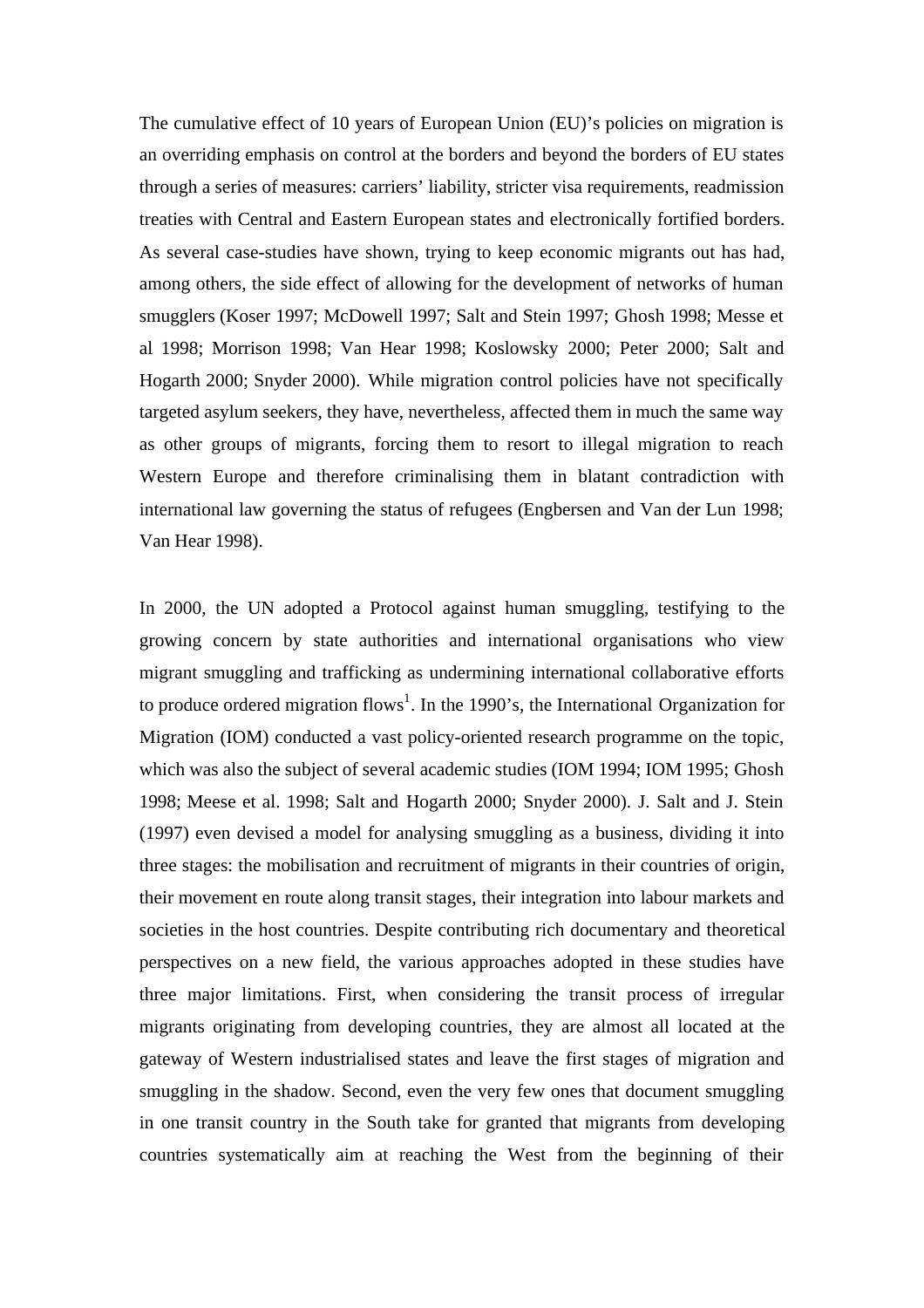migration. Third, like the policies that allow smuggling rings to thrive and that criminalise migrants whatever their profile, these studies do not clearly differentiate between patterns of voluntary and involuntary migration. A few studies avoid this pitfall by looking specifically at the smuggling of asylum seekers. Unfortunately, they all concentrate on the last stage of irregular migration, either looking at transit across Central or Eastern European countries, or at smuggling between EU member states (Koser 1997; McDowell; Morrison 1998; Koslowsky 2000). Again, very little is revealed of the transit and smuggling process of asylum seekers in their regions of origin or at other stages along the route.

Moreover, recent trends of studies on international migration emphasise their transnational character and point at the role played by social and economic networks in prompting, facilitating, sustaining and directing the movement of migrants especially to industrialised countries and their mobility between various regions of the world (Portes 1995; Van Hear 1998;Vertoec and Cohen 1999). Applying these paradigms to the study of forced migrants, a few pioneering works now show that non-European refugees and asylum seekers have found it increasingly difficult to gain admission to industrialised countries unless they have been able to activate broad, transnational networks composed of individuals of different migrant categories, in particular to pay for the services of smugglers (Koser 1997; McDowell 1997; Muss 1997; Crisp and Van Hear 1998; Koser and Lutz 1998; Morrison 1998; Doraï 2002). Several of these studies emphasise the role of networks based on common affiliations such as ethnicity, kinship, residential proximity or religion. But again, because these studies are located at one end of the route in the country of destination, they cast little light on transit while it is an essential process posing a link, and not a disruption, in migrants' trajectories and in the architecture and dynamics of the various networks that sustain their move.

In all cases, the first transit stage(s) of irregular asylum migration in countries of the South has not been explored in depth, and a series of questions still need to be asked.

The first set of questions is related to the motivations of asylum migrants. What are the initial intentions of forced migrants when they leave their country of origin? Why do a number of them prefer to seek asylum in an industrialised country rather than in a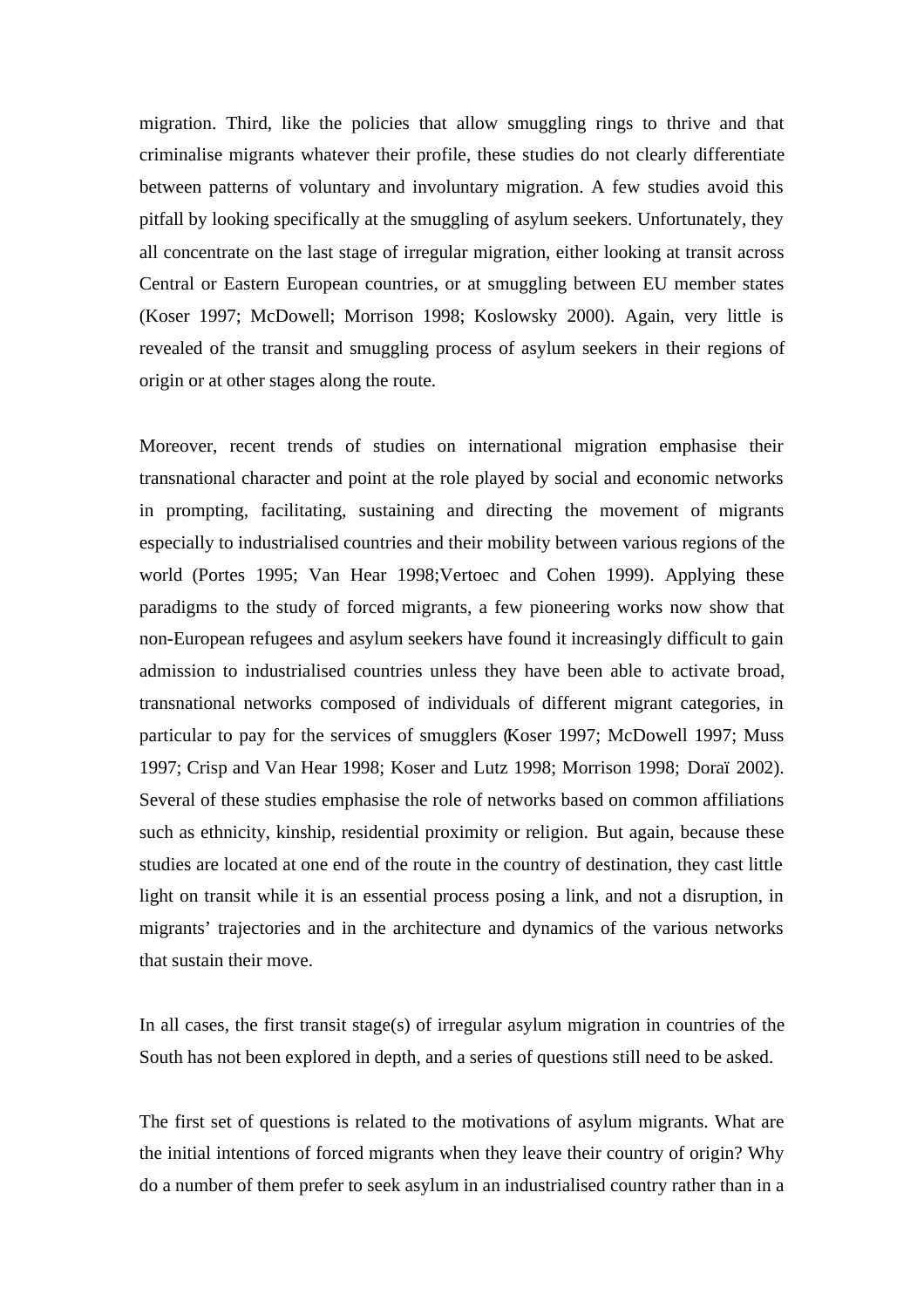state closer to home? What about the treatment they receive in regional host countries, their socio-economic conditions and legal status in first countries of reception and the impact of these factors on migration strategies? In brief, does pointing at such pull factors as lenient asylum policies or economic prosperity in industrialised countries explain current trends of asylum migration and the complex motivations of migrants who undertake long, costly and risky transcontinental journeys?

The second set of questions concerns the various means at the disposal of migrants to undertake long distance and irregular moves. Is the functioning of the social networks that support their migration similar to those of voluntary migrants? In particular, can these networks operate between Western host countries and the country of origin, knowing that these have particulars (being war-torn, politically unstable, under the grip of authoritarian governments, etc.)? In this context, what about the role of the first host country in providing a base for social networks to operate and for allowing smuggling? Does the recruitment of migrants necessarily take place in the country of origin, implying that forced migrants take their original decision to move to the West at the beginning of their migration? In short, what does a study of transit in its first stage tell us about the nature, the functioning and the inter-relations of the various networks that sustain the movement of asylum migrants?

This paper offers to look at the case of Iraqi forced migrants in the Hashemite Kingdom of Jordan. More particularly, it will explore how the country's policy responses to this influx, that started with the 1991 Gulf war, impact on the migrants' decision to merely transit Jordan, their first host country, rather than staying there long term. It a context of extreme vulnerability, poverty, and religious-based discrimination, it will also look at the support networks of migrants in Jordan, with a particular emphasis on religious ones. Finally, it will document the smuggling process as it takes place from Jordan, a country that concentrates the prerequisites for smuggling rings to operate, unlike Iraq.

Combining sociological and anthropological approaches, this paper will argue that the structural context in the first regional host country plays a major part in shaping the strategies of forced migrants, in determining their transit, and in allowing for the development of smuggling and trafficking rings that intersect with migrants' social –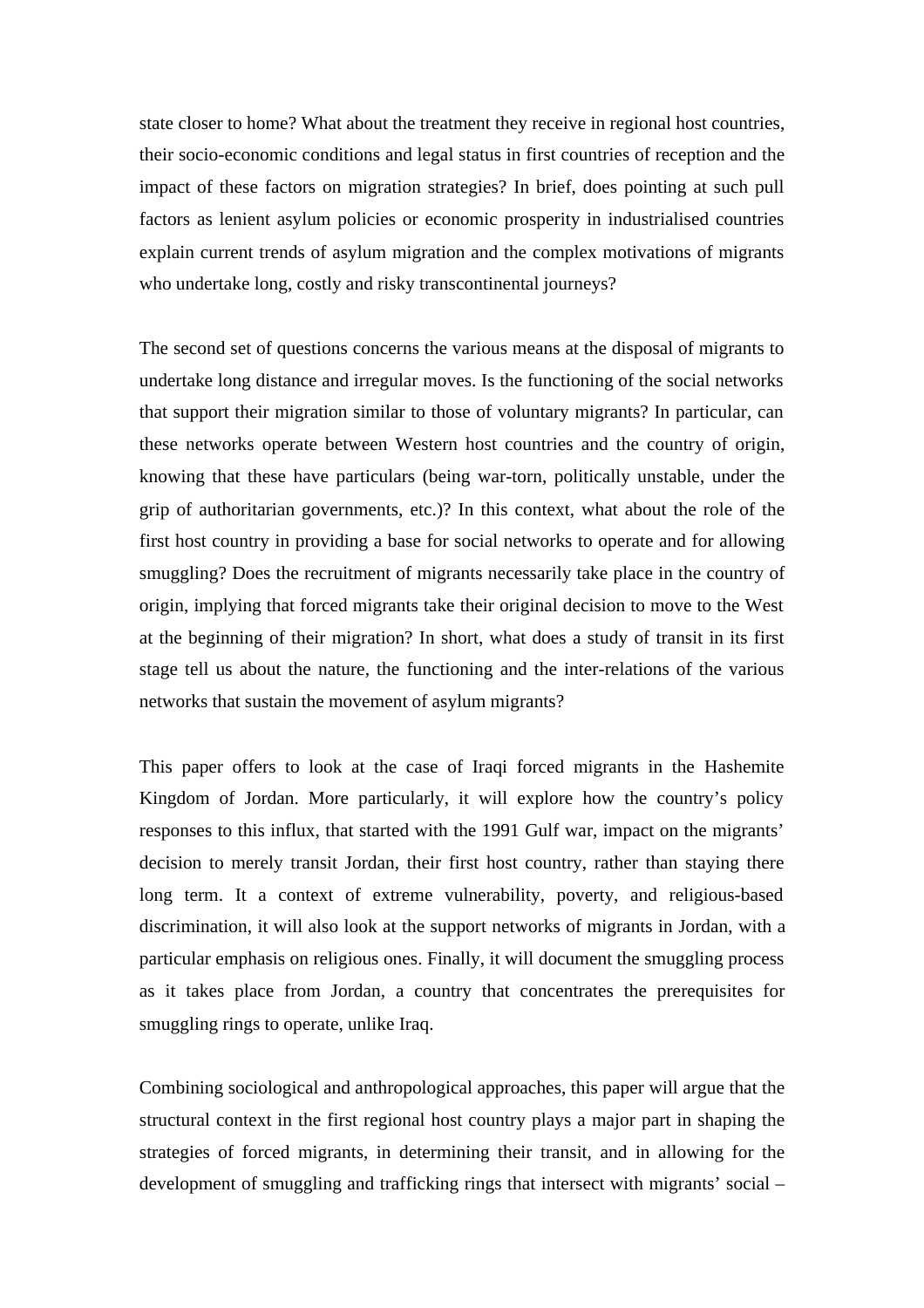here, religious – networks to allow for further emigration to Western industrialised countries. In passing, it will also challenge a number of accepted views on the distinctions between trafficking and smuggling and about the so-called pull of industrialised countries.

# **I. BACKGROUND**

#### **I.1. Iraqi forced migrants**

In 1996, 4 million Iraqis were reported to live abroad (USCR 1996), of whom over 600,000 are currently recognised (Convention or other) refugees<sup>2</sup>. They were over 1,320,000 in 1992, the peak year. In 2001, Iraqis were the third main refugee caseload in the world.

Following a first wave of forced migration during the Iran-Iraq war (1980-1988), the majority of Iraqis currently living abroad as refugees or asylum seekers have fled their country during the 1991 Gulf war or in the following decade. Most left Iraq in 1991- 1992, not so much as a direct consequence of the US-led bombing of the country but rather because of two episodes of failed uprising against the regime of Saddam Hussein. In 1991, the Kurds in the Northern provinces and the Shiites in the central area revolted and both uprisings where crushed. Repression has continued ever since, and so has out migration of members of both groups at a slower but steady path. Later in the 1990's, fighting between rival Kurdish factions in the northern autonomous provinces and the drainage of the marshlands in the Shiite area of the Shatt el-Arab in the South have been additional reasons for people to leave. Members of other social groups were also prompted to leave their country as the embargo imposed by the UN Security Council in 1991 has contributed to deteriorating the domestic economic situation. Besides, continuous violations of human rights still affect all kinds of opponents to the regime (USCR 1991; LCHR 1992; UNHCR 1996; Amnesty International 1997). Often, emigration is motivated by a mixture of economic and political factors, especially for those social groups as the Shiites or the Kurds who are collectively denied access to public resources. The outcome is that many people have no assurance either of physical security or the ability to sustain their livelihoods, a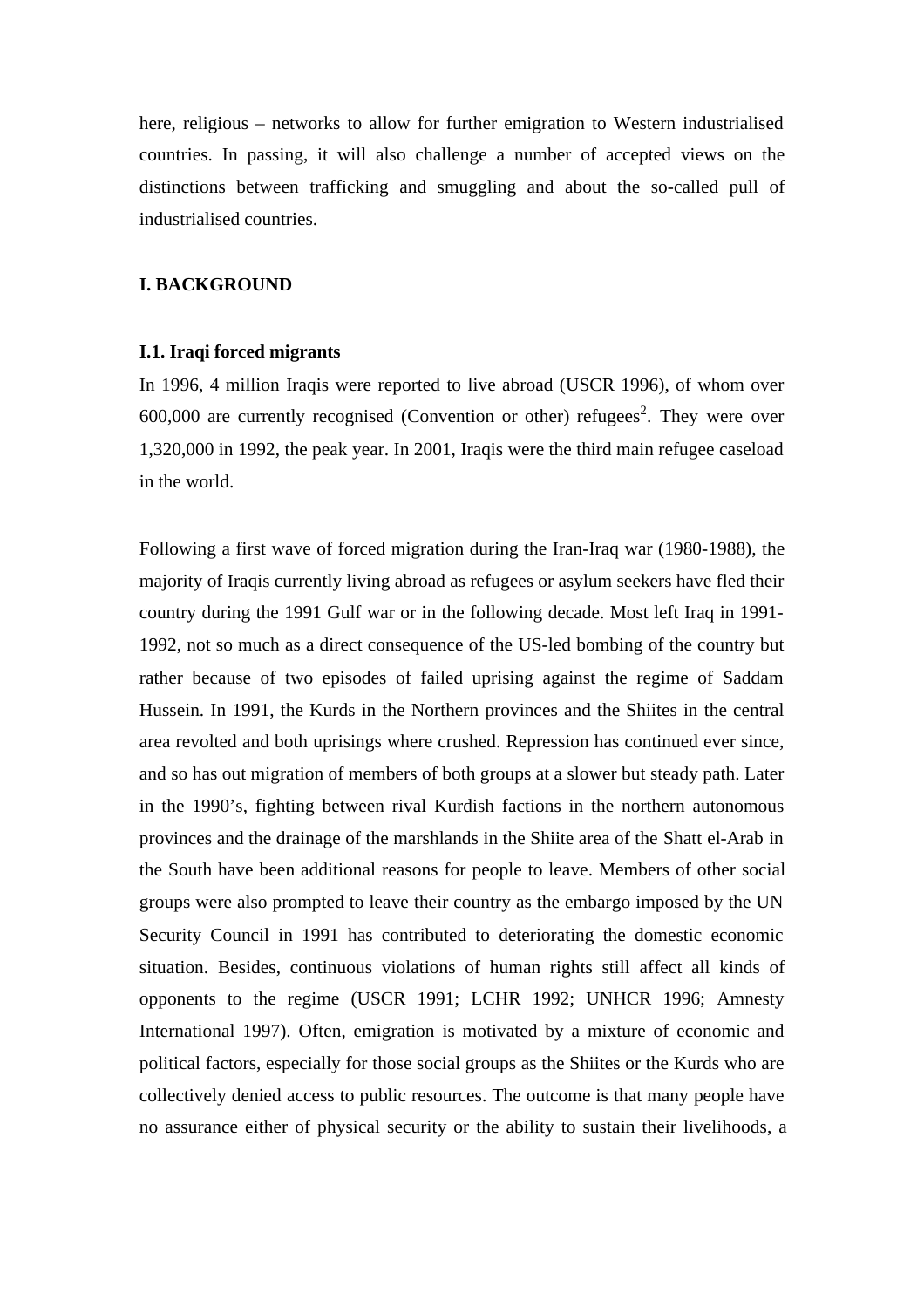fact that blurs the traditional distinction between involuntary (or forced) migrants and voluntary (here, economic or labour) migrants.

Whatever their final destination, Iraqis had, and still have to move first by road to a neighbouring country since the embargo prevents them from travelling directly to a more distant location by boat or aeroplane. Accessibility of the neighbouring countries is conditioned by the opening of borders, the treatment received at the hands of the authorities, other factors such as the presence of relatives, co-ethnics or coreligionists, or the location of the country on a routes towards further emigration.

Over 250,000 Iraqis have requested asylum in a Western country during the last decade. In most cases, they have reached their countries of final destination through irregular channels after transiting first Turkey, Syria or Jordan.

#### **I.2. Jordan's policy responses**

In the wake of the 1991 Gulf war, Jordan, bordering Iraq on the West, received an influx of one million refugees from different nationalities that were fleeing Kuwait and Iraq. Among those, about 360,000 were Jordanian involuntary "returnees", i.e. citizens of the Hashemite Kingdom, most of them of Palestinian origin, that had settled in the Gulf sometimes decades ago. Understandably, Jordan gave priority to the reception and integration of those 300,000 who decided to remain in the country (Van Hear 1995).

Later in 1991, a wave of thousands of Shiite Iraqis came to Jordan after the uprising against S. Hussein by members of their sect was repressed in blood. Since that date, Iraqi migrants, voluntary or involuntary, have kept arriving to Jordan in smaller but steady numbers, entering the kingdom through the one open border point, fleeing the regime and the embargo. A majority has not remained in Jordan, but has used the country as a gateway to other Arab or Western countries. In 1996, UNHCR Background Paper on Iraqi Refugees and Asylum Seekers reported that, by some estimates, 1 to 2 million Iraqis had gone to Jordan since the Gulf war. According to the same source, the number of Iraqis remaining in Jordan was undetermined because most were transiting. The various sources, mainly reports from Human rights groups, that mention Iraqi migrants in Jordan are not more precise (Amnesty International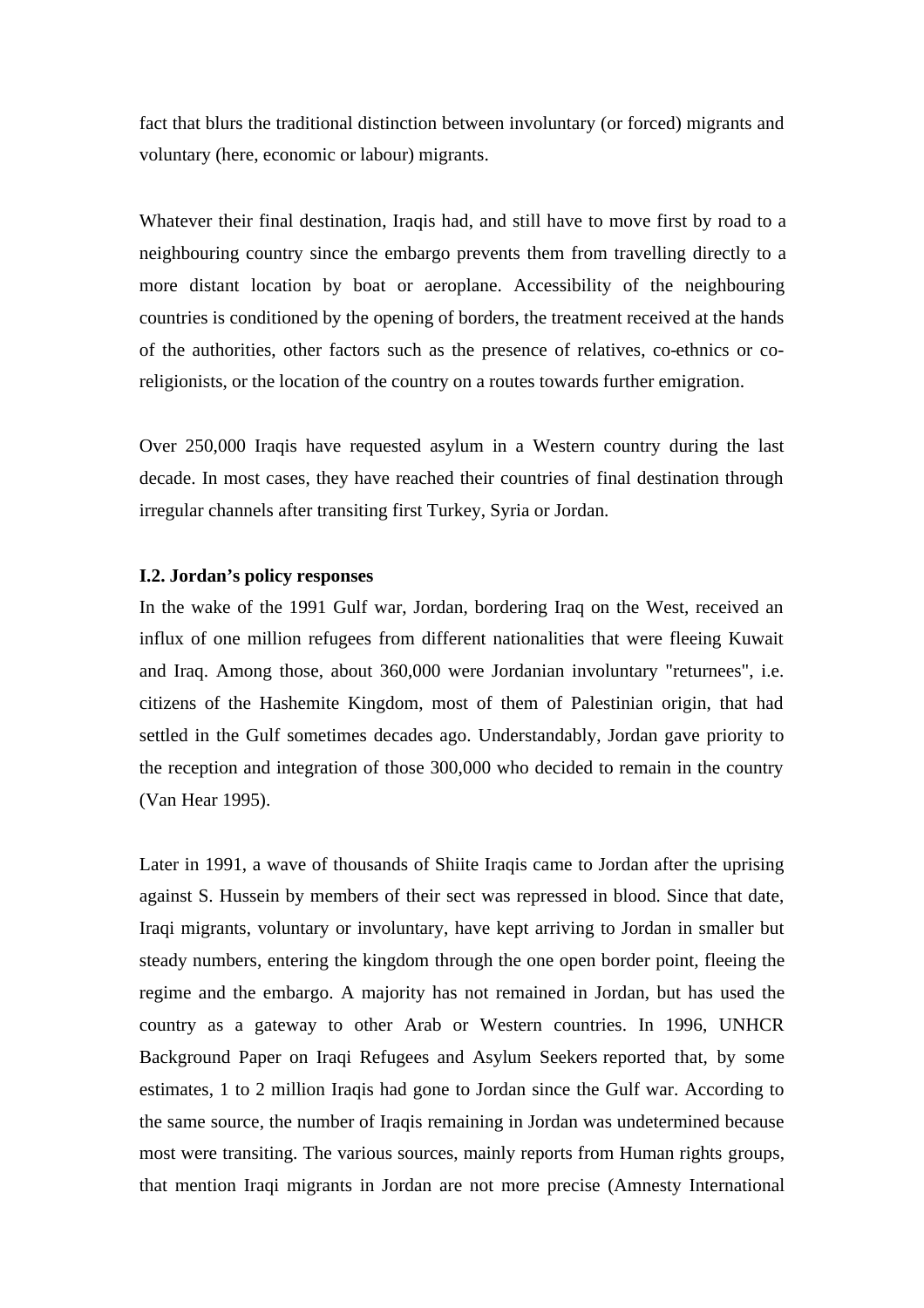1997; USCR 1991 to 2001; USDS 1991 to 2001). Official figures are non-existent and officials' declarations in the Jordanian media are inconsistent, varying from 50,000 to 180,000. NGO sources may go up to 300,000. It is hard to make more than "guesstimates" of the scale of Iraqi immigration in Jordan, not only because the authorities prefer to be silent of the issue, but also because of the nature of the transit migration. The group is unstable, people's stay is transitory and new individuals come as others go.

Jordan has adopted what can be deemed a "semi-protectionist" policy towards Iraqi forced migrants, i.e. letting them in but depriving them of a status, of protection and of means of livelihood (Chatelard 2002). The border with Iraq has always remained open, and Iraqis can enter on a temporary visa and stay legally up to 6 months. After that period of time, they become illegal aliens and are under risk of being expelled back to Iraq. Nevertheless, Jordan has always refrained from mass expulsion. On the other hand, the country is not a signatory of the 1951 Geneva Convention Relating to the Status of Refugees (henceforth 1951 Convention) but has allowed the United Nations High Commissioner for Refugees (UNHCR) to operate on its soil since 1991. But the UN agency's recognition rate for Iraqi asylum seekers is much lower than that of several industrialised countries and does not exceed 30%, while recognised refugees have to be resettled in a third country. Jordan has also adopted a set of discriminatory social measures against Iraqi forced migrants, including those registered as asylum seekers: they cannot work legally, schooling for children has been made extremely difficult, almost no aid and relief is provided, and access to medical facilities is more expensive than for Jordanian nationals. Finally, most Iraqi forced migrants are Shiite, an Islamic sect with no indigenous members and no legal status in Sunni Jordan. Shiites have been unable to obtain recognition from the authorities and experience suspicion if not open discrimination.

The motives behind Jordan's policy responses to the influx of Iraqi forced migrants pertain to history, in particular to the Arab-Israeli conflict that has left Jordan to deal with 1.6 million Palestinian refugees (out of a population of 5 million), and to such current geopolitical realities as the UN-embargo that has turned Jordan into the external border of Iraq, making it impossible to close the crossing point between the two countries. Besides, Jordan is under dire economic strains as 30% of its labour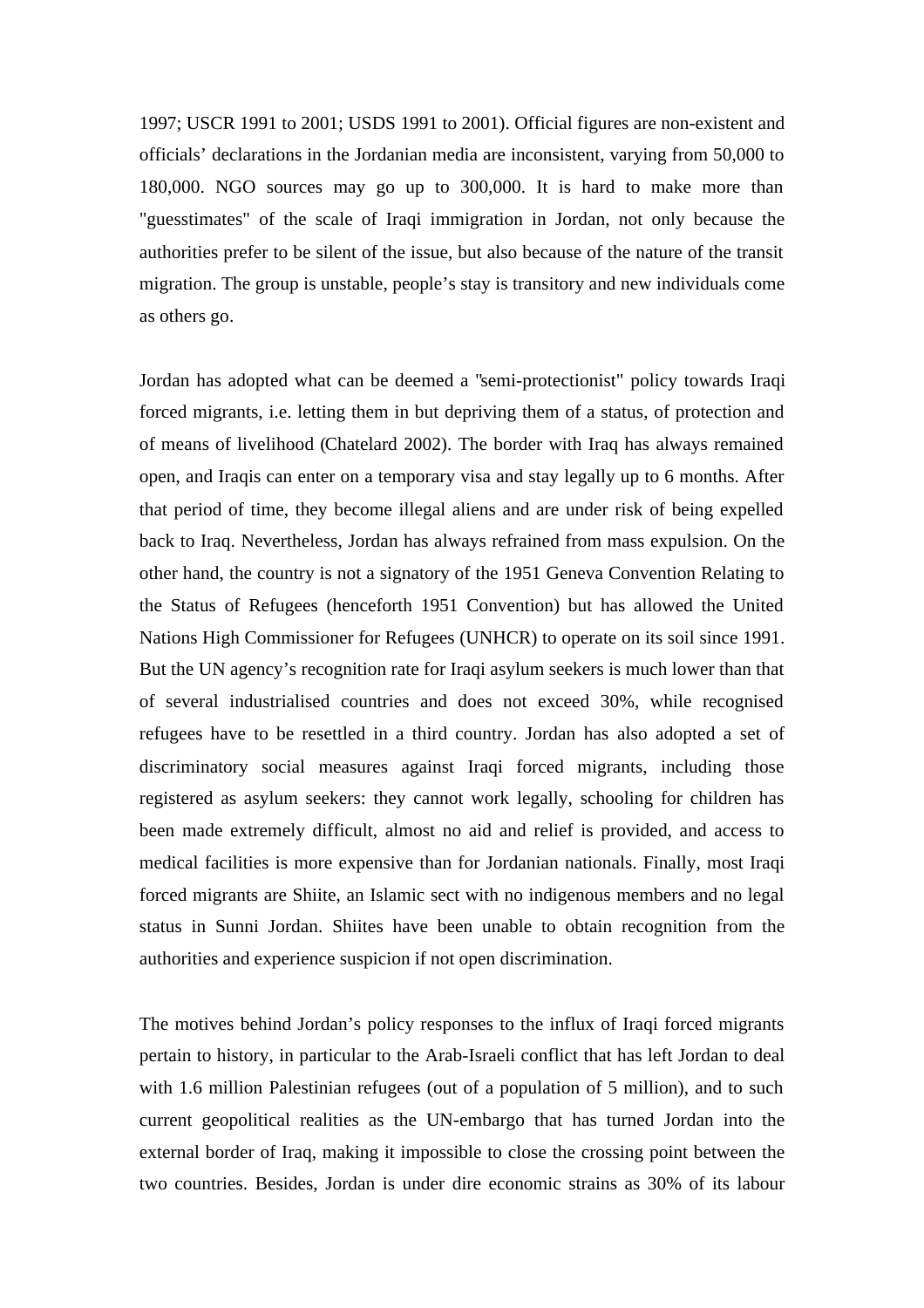force is unemployed. The authorities therefore argue of the economic and societal incapacity to absorb large numbers of Iraqis. In many ways, Iraqi migration to Jordan is seen as a security issue that should not be publicised by adopting pro-active measures (Chatelard 2002).

Within the broader structural context of their official treatment, turning to the livelihood strategies of Iraqi forced migrants in Jordan allows to understand two important dynamics in the transit process. One is how discriminatory practices, deficient administrative measures, and the limited role of UNHCR deter migrants from staying in Jordan by making them an extremely vulnerable group. The other one is how, in last recourse, they resort to social networks based on religious affiliations that first provide material and moral support, and eventually are used as channels to undertake further emigration in connection with smuggling rings.

# **I. 3. Methodology**

Iraqi migrants in/across Jordan are in many ways "invisible" migrants if one is to judge by how neglected they are in the grey literature produced by international organisations, human rights groups, or Jordanian public bodies or civil society organisations (NGOs, research centres, etc.). They are the object of no specific study and are usually only mentioned in passing. Moreover, Jordanian officials are not available to discuss the issue and the Jordanian press is of limited use. Consequently, I had to combine a multiple methodology to gather sociological data and background information.

Between 1999 and 2001, in order to assess the socio-economic conditions of Iraqis in Jordan and their livelihood strategies, I undertook in-depth fieldwork based mainly on participant observation. I conducted about 40 informal interviews of Iraqi forced migrants in Amman, most of the time in their homes, and kept regular, friendly relations with a number of families or individuals. I regularly visited gathering places such as coffee shops or the so-called Iraqi market in down town Amman. I also attended religious meetings at churches and once accompanied a group of Shiites for the celebration of the religious festival of Ashura. This was an occasion, among other things, to meet religious leaders. Subsequently, I was able to maintain relations over the Internet with a number of individuals I had met in Jordan and who had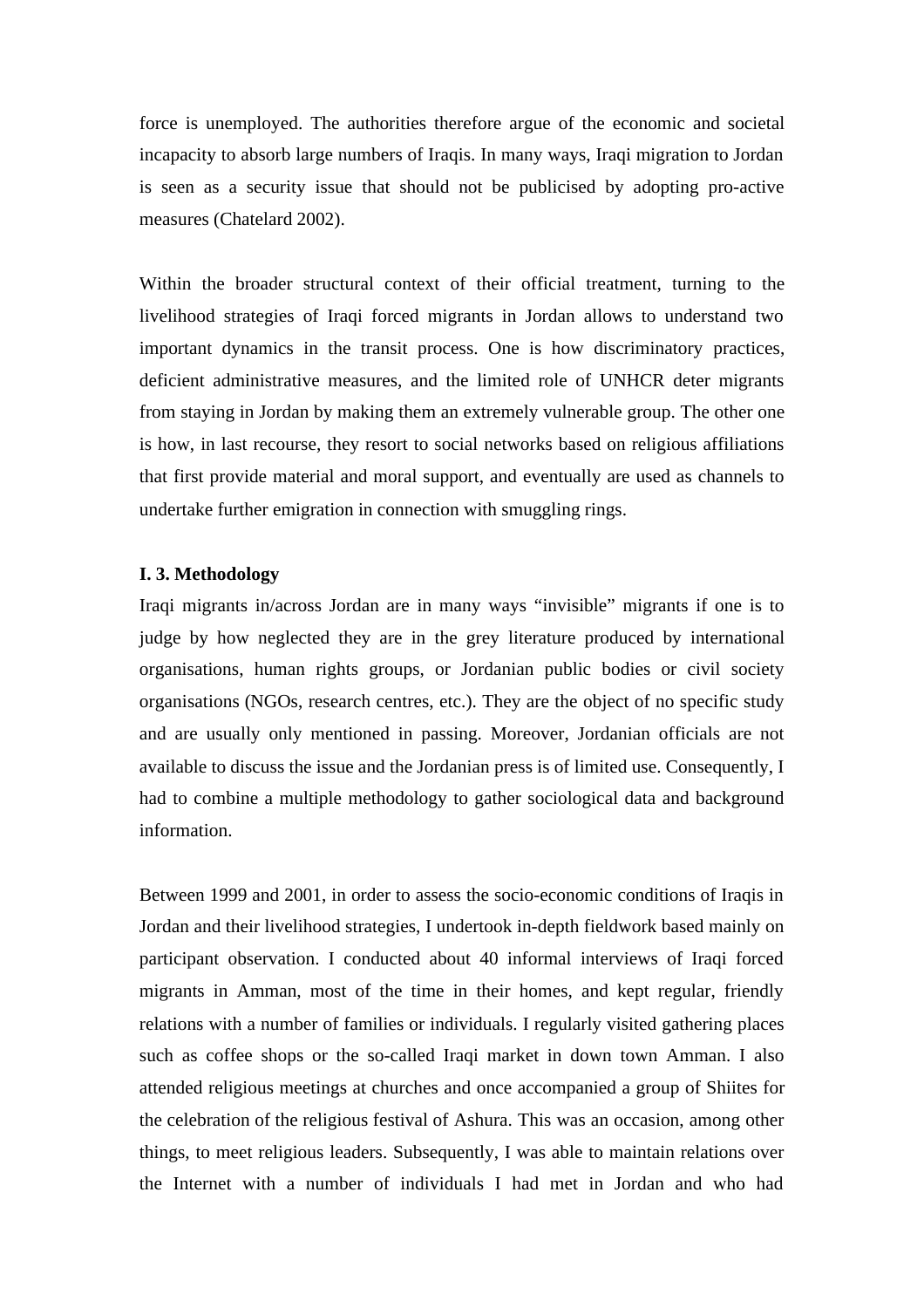successfully migrated to Western Europe, North America or Australia. At that stage, they were willing to provide me with details of the smuggling process with little risk involved. In the summer 2001, I visited some of them in the Netherlands and Denmark where I was able to meet more Iraqis with whom I spoke about their migration and the way they were supporting the emigration of others still in Jordan.

In May-June 2001, looking more specifically at those who claim asylum while in Amman, UNHCR allowed me to conduct a survey of a sample of 121 asylum seekers awaiting final decision. During face-to-face interviews conducted in Arabic, 70 questions were asked to assess their socio-economic profile, circumstances in Jordan, network of family relations in Iraq and abroad, channels of information about Jordan and the migration process, and future plans provided their claim was rejected. I subsequently met some of them again outside the premises of UNHCR where they gave me more details about their conditions and intentions. I estimate that the sample that has served as a basis for this paper comprises roughly 200 individuals and many more family members or friends of those interviewed, who provided more limited data.

Finally, at different stages over the last three years, I conducted several in-depth interviews with the representative and staff at UNHCR in Amman, repeatedly met with members of several foreign and local relief and human rights NGOs operating in Jordan, and lately interviewed immigration officers in a number of Western embassies in Amman<sup>3</sup>.

# **II. PROFILE, CONDITIONS, LIVELIHOOD STATEGIES**

To assess the migrants' socio-economic profile, legal status, and livelihood strategies in Jordan, I made mainly, but not exclusively, use of the survey conducted with asylum seekers at UNHCR, Amman. The aim of the survey was also to identify the pull factors that had made them chose Jordan as a first host country, the reasons why they did not want to stay, and their intentions of further emigration provided their claim for asylum was rejected<sup>4</sup>.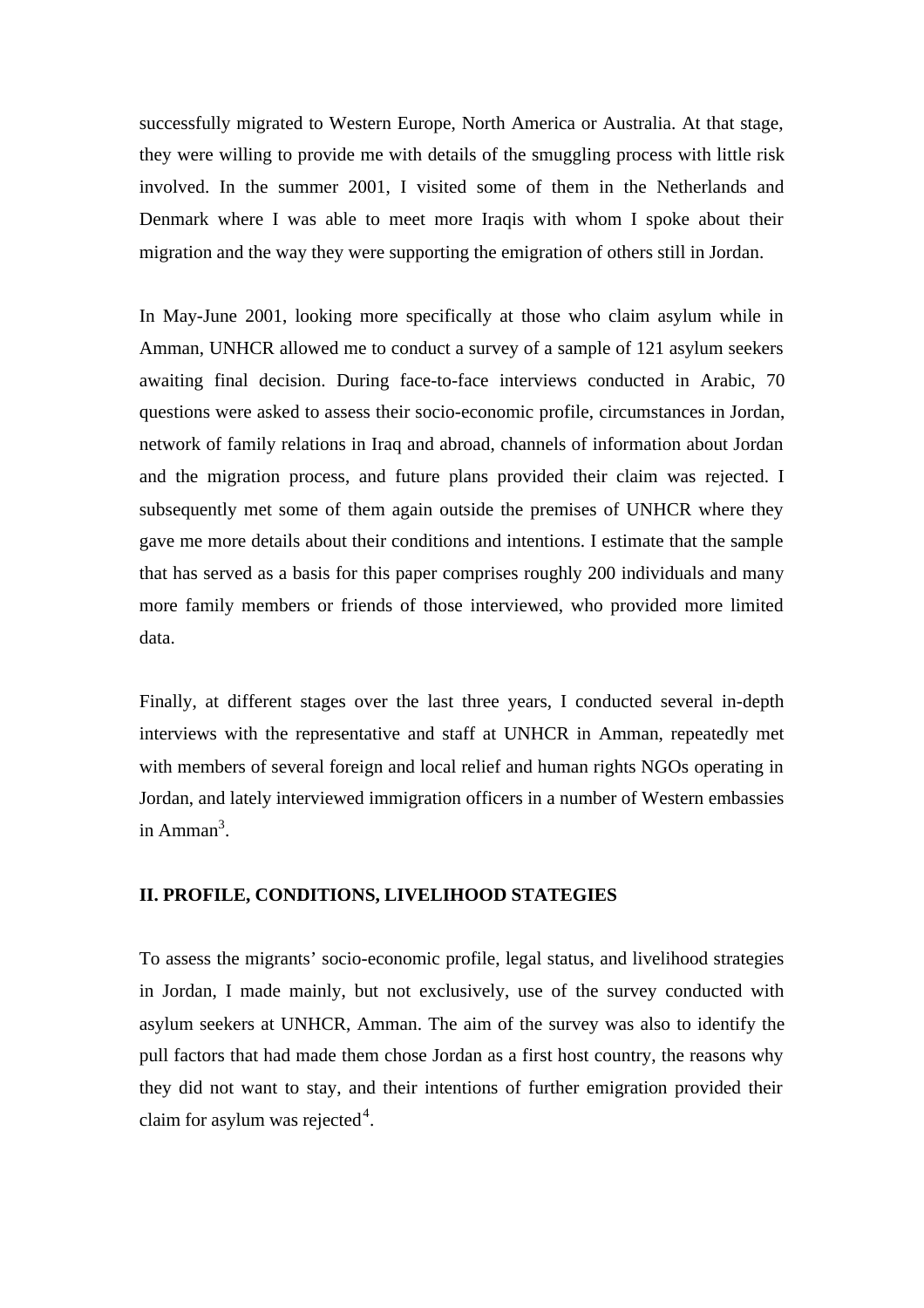#### **II. 1. Socio-economic profile**

Among respondent to the survey, men were 56,3% and women 43,7%. 64,6% of all respondents were between 25 and 39 years old, while 23,7% were between 40 and 69 years old. The large female representation should not be taken as an indication that Iraqi migrant women are generally almost as numerous as migrant men. From other observations, it rather seems that women are over represented among asylum seekers because they are more vulnerable than men and approach UNHCR more frequently to provide for some kind of status and protection.

The typical profile of Iraqi forced migrants (who may not ask for asylum at UNHCR) is a male between 25 and 45 who, if married, has left his family behind in Iraq until he finds the proper opportunity to make them come to Jordan. This occurs either if he gains recognition of his refugee status at UNHCR, or if he manages to migrate to another country and to send money for his family to move first to Amman, or if his stay in Jordan endures and he has enough income to have his family join him. It can thus be inferred that the proportion of Iraqi women in Jordan has increased since the second half of the 1990's as more Iraqi men have made it to the West or as many have been stranded in Jordan for several years.

A large majority of the respondents were Shiites (66,8%), followed by Christians  $(13,1\%)$ , Sunnis,  $(11,7\%)$ , and Sabeans  $(8,4\%)$ <sup>5</sup>. If Shiites represent roughly 55% of the population of Iraq, Sunnis account for another 35%, the rest being mainly Assyro-Chaldean Christians while the Sabeans are less than 0,5%. Among the respondents, the over-representation of Christians, Sabeans and Shiites, and the underrepresentation of Sunnis, are clear signs that religious minorities are leaving Iraq at a higher rate than the Sunni sociological majority that does not suffer from group persecution or discrimination<sup>6</sup>.

90,4% of the respondents defined themselves as ethnically Arabs. The rest answered that they were Assyrian, Kurd in two occasions, and Turkmen in one occasion. As regards the Kurds, who represent 15% of all Iraqi nationals, the fact that only few of them come to Jordan is confirmed by further discussion and observation outside the strict limits of the survey. This is due to geographical and socio-political factors: the proximity of Turkey or Iran to the north and north-east of Iraq where most of the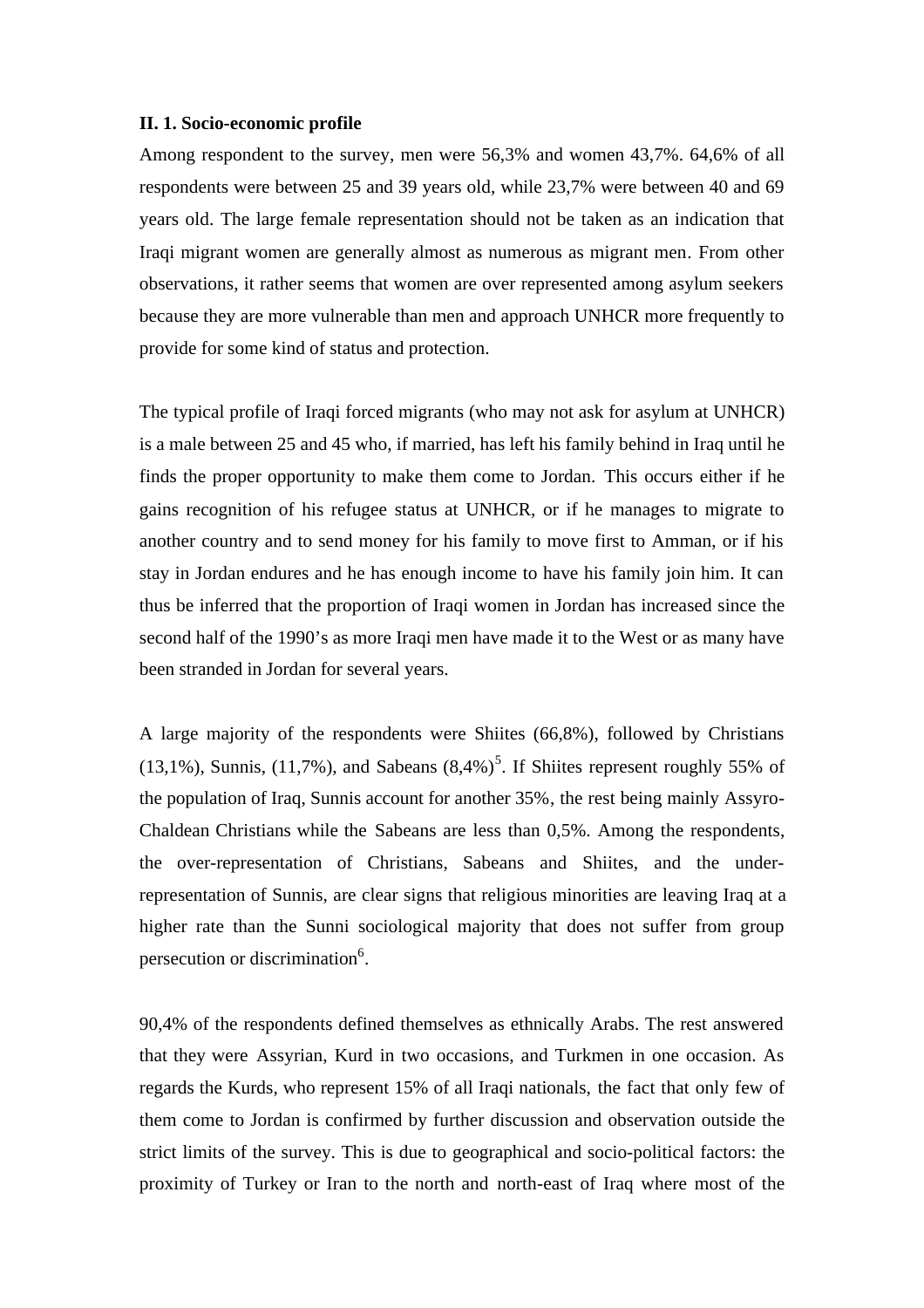Kurds reside and the fact that, as a cross-border ethnic group, they prefer to travel to another Kurdish area.

Typically, Iraqi forced migrants who have approached UNHCR to seek asylum are individuals with a secondary or university education  $(> 90\%)$ , who have held positions as civil servants (this includes physicians and engineers), teachers, traders or shopkeepers in Iraq (73,5%). Women have an equally high rate of secondary and university education and roughly 2/3 were once employed in Iraq. Except for those Shiites who come from the marshlands in the South (7,5% of total), or for village Assyrians from the North (4% of total), they have an urban background. Most migrants considered themselves has having once been reasonably well-off in Iraq but had experienced a dramatic drop of income following the devaluation of the Iraqi Dinar or because they were fired from their employment in the public sector. They usually came to Jordan with their savings, either after selling their belongings or properties in Iraq or with money lent by relatives.

This leads to two remarks. First, the lower middle class or the severely impoverished Iraqis do not have the financial means to undertake long-term emigration. If they come to Jordan, they belong to that category of people who go back and forth and work mainly as street vendors in Amman. Second, the amount of money forced migrants take with them, and the large proportion who have sold all their properties, are signals that they are not planning to go back to Iraq in a near future or even at all. This was the case with 67,8% of the Christians and Sabeans, and 1/3 of the Shiite respondents who said that they had sold everything they had.

#### **II. 2. Socio-economic situation in Jordan**

As regards their socio-economic situation in Jordan, only 7,2% of the male respondents said they did not work at all. But of those working, only 2,3% had a work permit, and 71,6% said that they worked on and off as street vendors, cleaners, painters and other petty jobs. The other rough 20% who had a steady job were cleaners, gardeners, or office boys. 74,5% of the women were totally unemployed, and those working were also domestic workers or were working as seamstresses at home. Only two had an illegal but steady clerical job.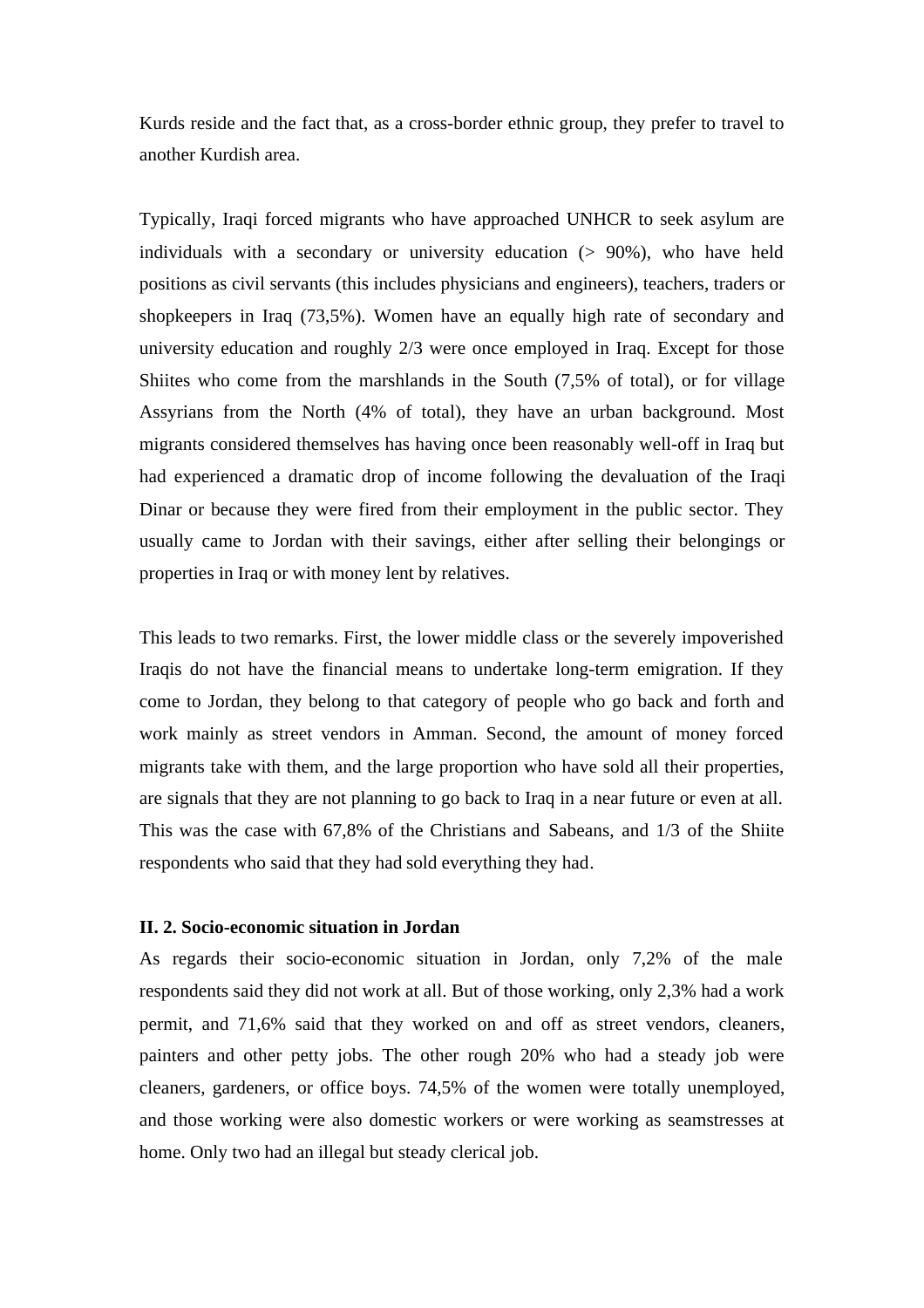The average monthly income respondents declared to earn was 40 Jordanian Dinars  $(JD)^7$  for a single person and 70 JD for a household, unsteady in 84,5% of the cases. Those who had the highest income were benefiting from the financial support of relatives abroad, and/or had arrived recently in Jordan and were still living on their savings. In Jordan, the poverty line is estimated below 100 JD a month for a household and all people interviewed, including outside the survey sample, felt that they were experiencing a dire professional and social downfall and had been placed in a much lower social status than the one they belonged to in Iraq. As employment is scarce, unsteady and not well paid, and as the cost of living in Jordan is up to 10 times higher than in Iraq, migrants who come with savings spend them in a few months. After a period of being relatively well off, most survive at the margin of the Jordanian society, engaging in menial jobs in the informal sector, and facing an extremely precarious economic situation.

Their situation is further aggravated by their housing conditions. Iraqi migrants concentrate in the cities where they can live in a familiar environment and pass rather unnoticed, and where they hope to maximise their social and economic opportunities. While 87,4% of the respondents resided in Amman, the others lived in urban areas within a radius of 40 km from the capital. Typically, they lived in unsanitary and overcrowded housings in the poverty belt of Amman, and in informal/squatter areas with a high Palestinian refugee population. These neighbourhoods can be equated to refugee camps but without the legal status and the facilities (sewage system, electricity and water, health and educational systems).

Only three families among the 54,2% who had school-age children were sending them to school, and they were all Christians benefiting from aid from a Catholic relief society. The other ones answered that they thought schools were not open to Iraqi children, or that they had tried but been told to produce documents they had not taken with them from Iraq.

Finally, 41,3% declared that they currently had, or had had, health problems while in Jordan but only 9,8% had consulted. In 67,3% of the cases, at least one of the respondents' children currently had medical problems too, and 40,1% had been brought to a consultation. All those interviewed said that they gave priority to their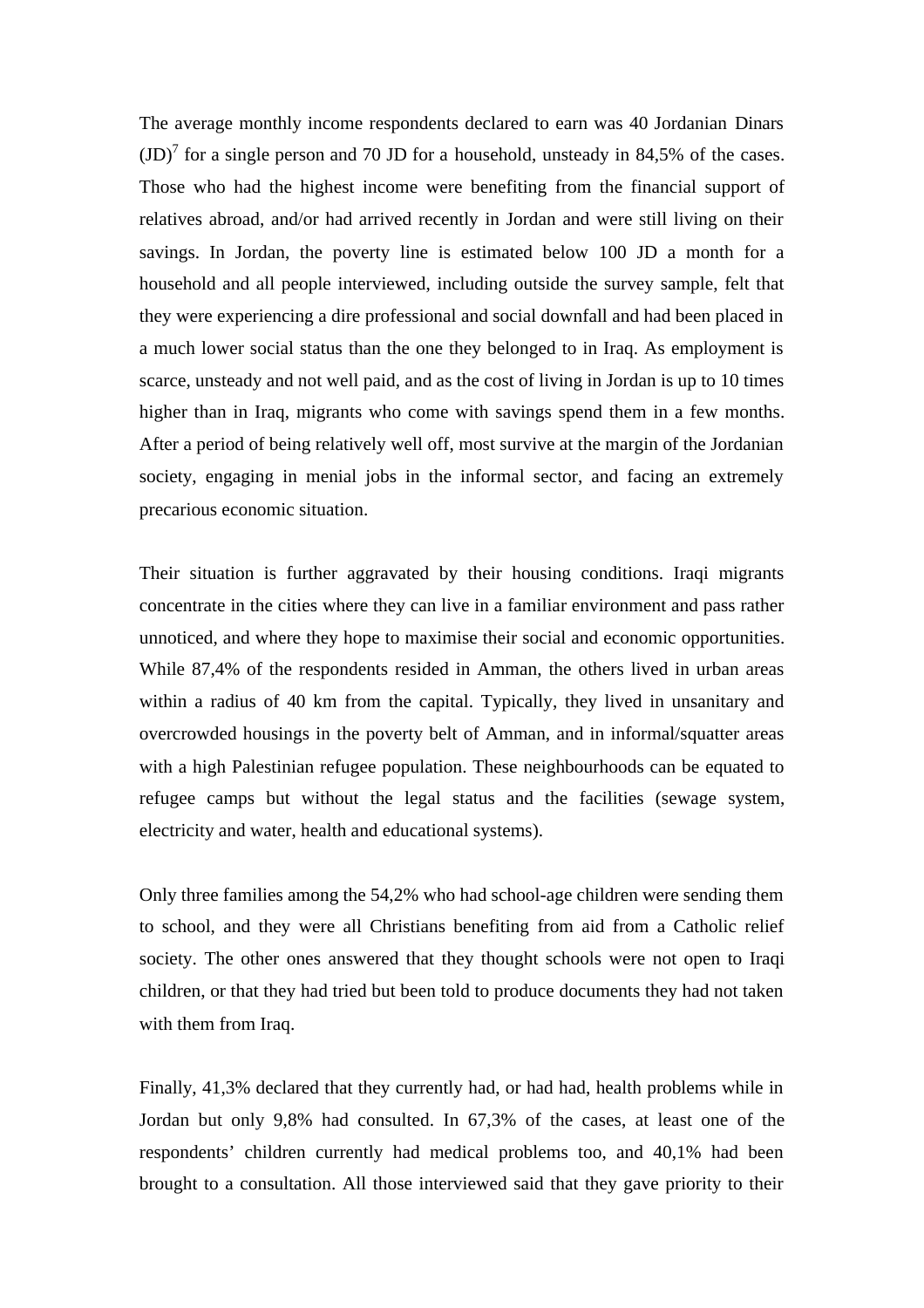children's health over their own. 93,7% of those who had reasons to consult but had not been to a medical facility said that it was too expensive.

#### **II.3. Reasons for choosing Jordan**

Open borders and expected work opportunities are the two main reasons respondents gave when asked why they had selected Jordan and not another neighbouring country such as Turkey, Syria or Iran. Possibility to approach UNHCR came only in fourth position after accessibility of third countries, either in the Arab world or in the West. Other frequent answers (there were multiple possibilities) included the fact that Jordan was an Arab, and not foreign country, the presence of relatives that had already moved there, or the fact that it was the less risky choice. This calls for a number of remarks.

Firstly, most people do not have the initial intention of crossing borders illegally, an important point to consider for future developments. Among the Shiites interviewed, a majority had close or distant relatives that were refugees in Iran, a country party to the 1951 Convention. Nevertheless, they took into account the fact that the Iraq-Iran border was closed to migrants and did not want to take the risk of being arrested or shot. The same goes with the Assyro-Chaldeans who could have attempted to cross irregularly into Syria where a number of their co-religionists and family members have been granted asylum under UNHCR mandate at the beginning of the 1990's.

Secondly, as other questions asked show, an overwhelming majority of the migrants had a distorted vision of the economic situation in Jordan before they undertook to move there. Similarly, they had no accurate knowledge of the legal and socioeconomic conditions of Iraqi migrants. Compared to Iraq in the 1990's, Jordan looked to them as a wealthy country with a thriving work market. Besides, they expected the Jordanian authorities to demonstrate a degree of Arab solidarity with them and give them a legal status and a work permit.

This poses questions as to how information circulates between Jordan and Iraq. Those who do go back and forth, like taxi or bus drivers, "suitcase traders", street vendors or mobile labourers, do see Jordan as a place for economic gain. On the other hand, Iraqi forced migrants who are in Jordan and cannot or do not want to go back to Iraq have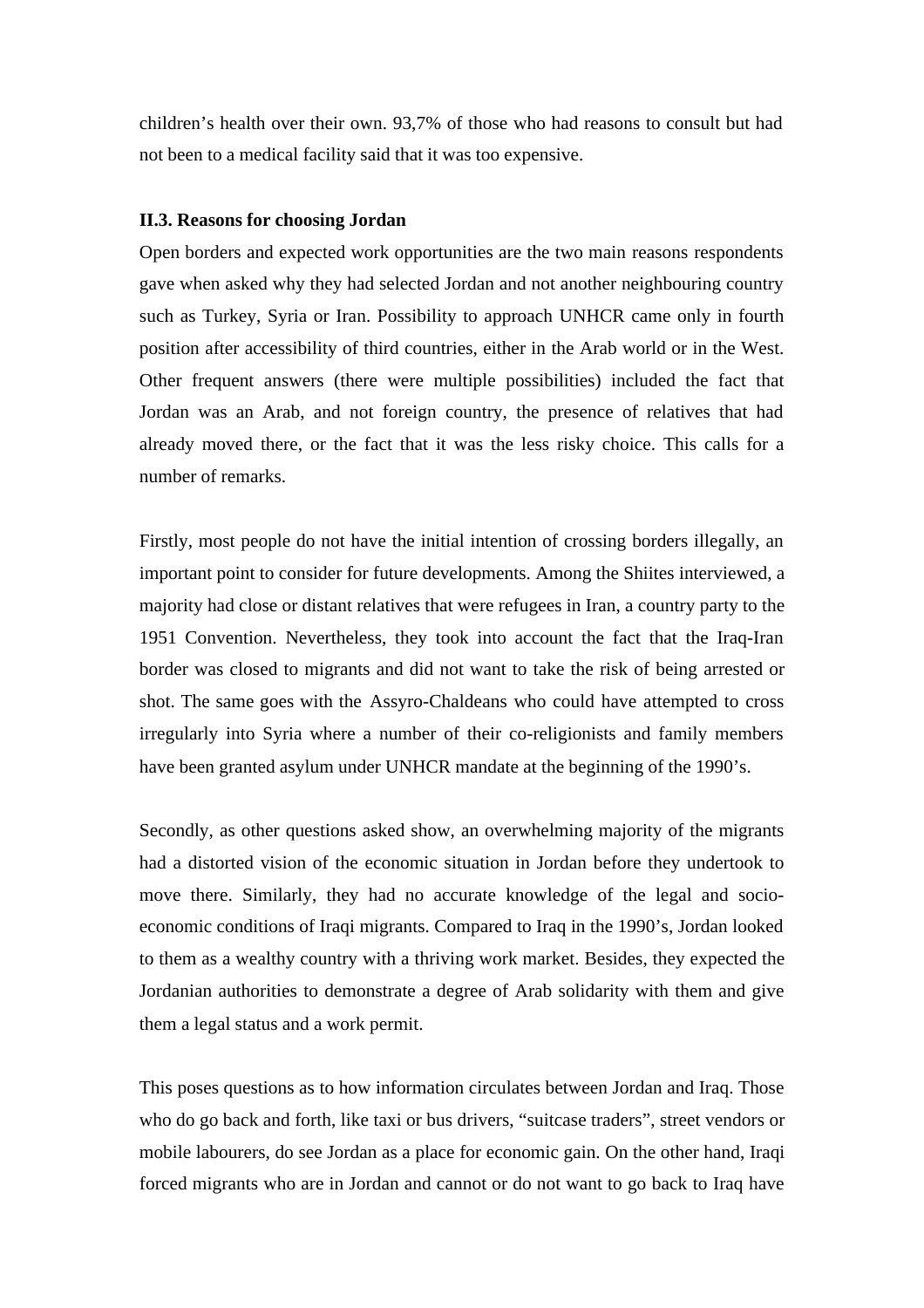very limited means of passing on detailed information to relatives left behind. There is no postal service between the two countries and Iraq forbids Internet access. Telephone lines are frequently tapped and conversations limited to a minimum. Letters sent with taxi drivers cannot tell much either for fear the Iraqi authorities intercept them, and oral messages though these same intermediaries are necessarily brief. As a result, and despite the proximity of the two countries, Iraqis come to Jordan with expectations that are not met. These possibly derive from the fact that Jordan did once offer jobs to a good number of highly skilled Iraqis and that it is still the dominant image in Iraq today $8$ .

Thirdly, only 1/3 of the respondents had come to Jordan with the idea of transit in mind. These were mainly the ones who already had family members abroad and/or who had no family members in Iraq anymore. They had either come to seek family reunification through UNHCR, or had initially expected to obtain an immigration visa easily in a foreign embassy based on their being Iraqis who were fleeing the regime of S. Hussein. The fact is that, between 1991 and 1994, Western consulates delivered a number of visas on humanitarian grounds preferably to those who were skilled and already had relatives in the destination country. In this way, Iraqi Christians who had a long record of migration to Australia, Canada, the United States or Brazil left in large numbers. Moreover, until 1998, doctors, engineers or teachers could hope to negotiate a work contract in Yemen or Libya though these countries' embassies in Amman. But all these possibilities have now sharply declined, if not totally disappeared.

Apart from those who were planning to transit Jordan rapidly, 2/3 of the respondents came to Jordan in view of staying long-term, at least until the political situation at home improved so that they could go back. This fact is confirmed by numerous other persons interviewed in other settings, who said that they would rather stay close to Iraq where they could still communicate with relatives, albeit in a limited fashion, or easily reunite with them if the relatives had to leave. It is only as an ultimate choice that they are/were convinced to undertake further migration out of Jordan.

Finally, despite the fact that all the individuals in the sample survey were registered with UNHCR as asylum seekers, only 17% of them mentioned choosing Jordan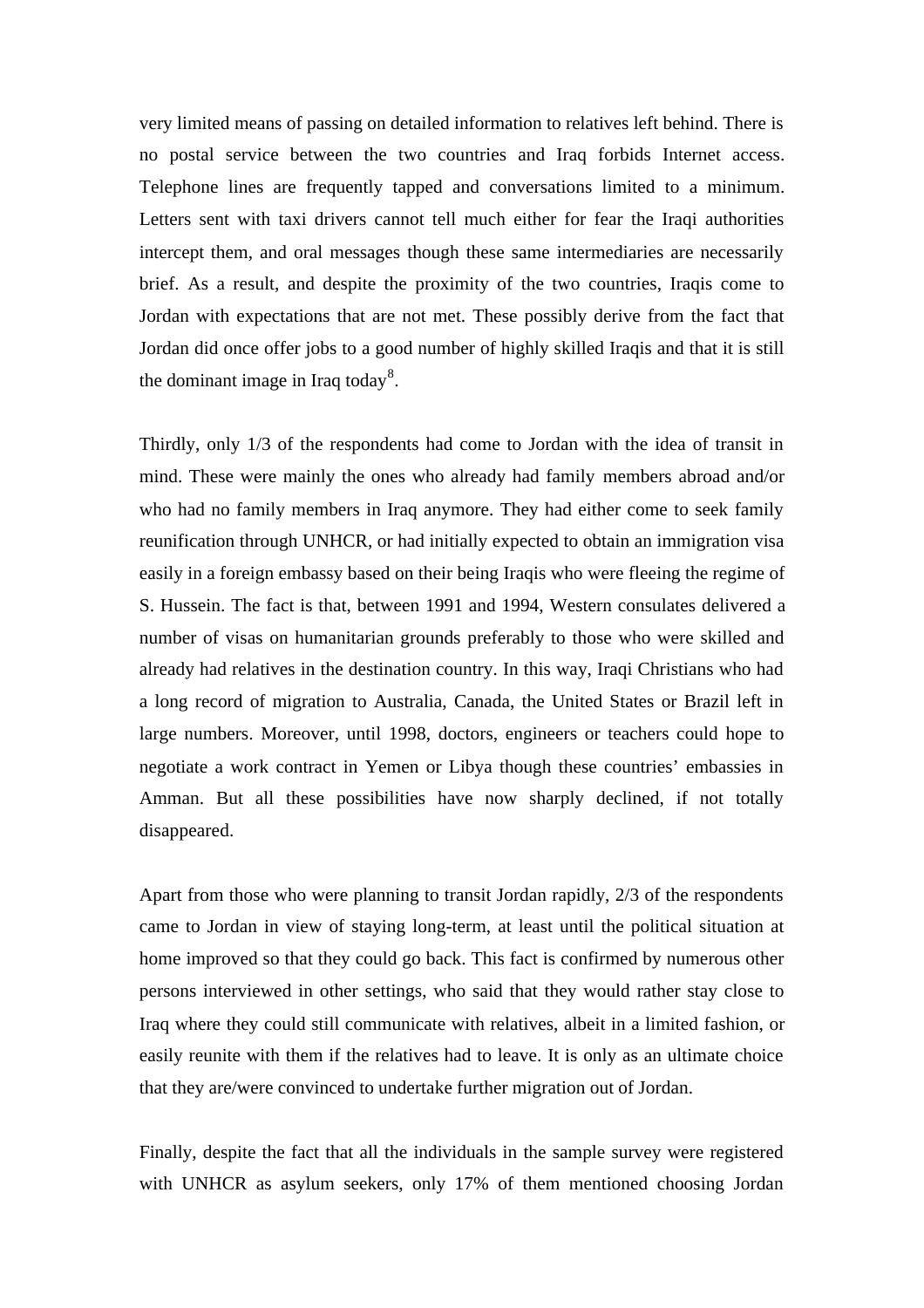because of the possibility of asking for asylum, and among those only a few had heard of UNHCR's office in Amman before they left Iraq. The overwhelming majority learnt about the organisation from other Iraqis in Jordan. While, as an average, respondents had been in Jordan for 22 months (with a minimum of 4 months and a maximum of 51 months), most had waited for about a year before approaching UNHCR, an issue on which I shall go back later.

#### **II.4. Legal documentation**

Most forced migrants enter Jordan on a legal basis with a valid Iraqi passport. A minority is smuggled across the border or enters with a fraudulent passport because of not having been able to secure an intelligence-approved travel document in Iraq. As stated above, most Iraqi forced migrants (i.e. those who do not want/cannot return to Iraq), fall into illegality after 6 months of residence with risks of being expelled by the authorities. This is only one aspect of the problem of legal documentation Iraqis experience while in Jordan.

Illegal aliens cannot access the official work market, nor most state-subsidised services such as health and education. While employers usually underpay their Iraqi labourers<sup>9</sup>, unscrupulous ones do not even pay them at all and Iraqis have no legal recourse. On the other hand, as landlords have to register their foreign tenants with the police, proper housing is a problem. This is why most Iraqis are confined to informal areas. Nevertheless, their housing rents are on average 1,5 higher than those of their Jordanian/Palestinian neighbours and there are no renting contracts, tenants being able to expel them at any time.

Finally, several of them cannot obtain documents from their embassy for fear of the Iraqi intelligence. When their passports expire, they cannot renew them, or cannot get birth, marriage or death certificates. Some use middlemen to undertake these administrative steps, but these services have a cost that not all Iraqis can afford. As even Sunni religious courts do not want to register the marriages of the Shiites, their new-borns or even deliver a death certificate in a country where religious communities are in charge of personal and family status, many migrants are deprived of any legal existence after a few months in Jordan.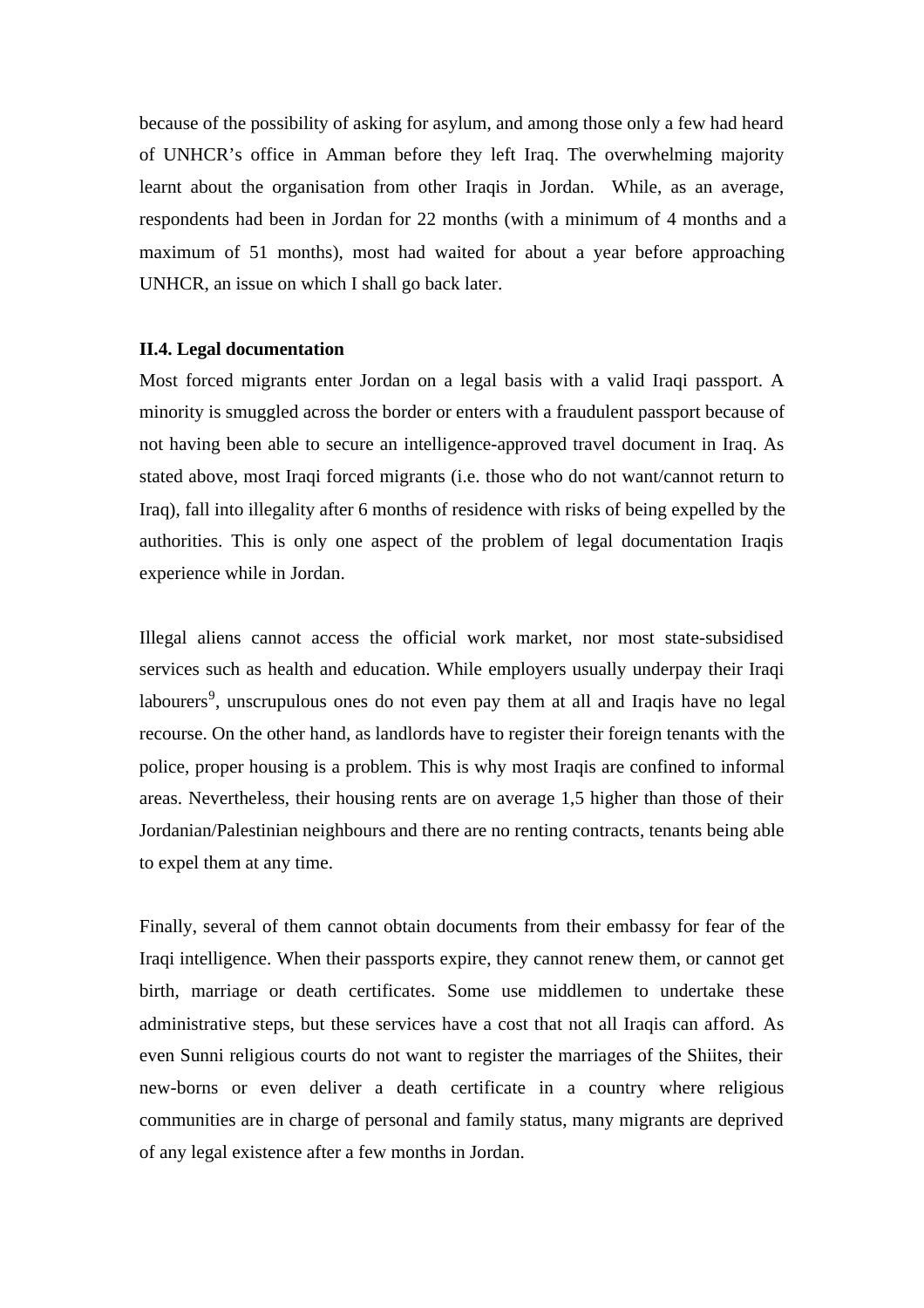But maybe the worst aspect of the documentation problem concerns the fine for overstaying that most Iraqis are unable to pay. It amounts to 1,5 JD per day of overstaying and keeps secluded inside Jordan even those who at one point could decide to go back to Iraq. There is a possibility of being exempted from the penalty on exit, but in this case individuals are not allowed in Jordan anymore, i.e. they are trapped inside Iraq for five years or have to find another exit route, two very bleak prospects for most of those who have left their country with no desire of return under the current circumstances.

#### **II.5. UNHCR and asylum**

In view of the difficult situation they face in Jordan, Iraqi forced migrants have limited strategic choices available to them in order to improve their legal status. The most obvious one is to register as an asylum seeker with UNHCR, even if some know that their claim in unfounded. In the last years, UNHCR's recognition rate of Iraqi asylum seekers in Jordan was 20% in average. Including for those who have no hope of ever becoming "legal" refugees, the registration card provided by UNHCR, and the long delay for treatment of the cases (up to 2 years in case of appeal), allow for taking a legal foothold in Jordan, avoiding possible expulsion, and planning for the future. As a side effect, and since UNHCR's staff are aware of this tactic, the number of non*bona fide* asylum seekers devaluates the asylum claim of those genuinely in need of protection as they are all suspected to be bogus $^{10}$ .

In fact, a surprisingly small proportion of Iraqi forced migrant chose UNHCR as an option. Between 1991 and 2000, roughly 30,000 only had sought asylum through the UN agency<sup>11</sup>. There are a number of reasons that might account for this low figure. Some pertain to a bad knowledge of the functioning of UNHCR's office. As most Iraqis are illegal aliens, keep a very low profile, and go into hiding, they are afraid to come out because they believe that they will be handed over to the Jordanian police for having overstayed. In fact, their view is that UNHCR shares information on cases with the Jordanian authorities. A more serious concern is that Iraqi agents have infiltrated UNHCR, a fear that deters many to approach the organisation. Another type of reason that might explain why relatively few Iraqis present themselves to the organisation is their fear of seeing their claim rejected and of being subsequently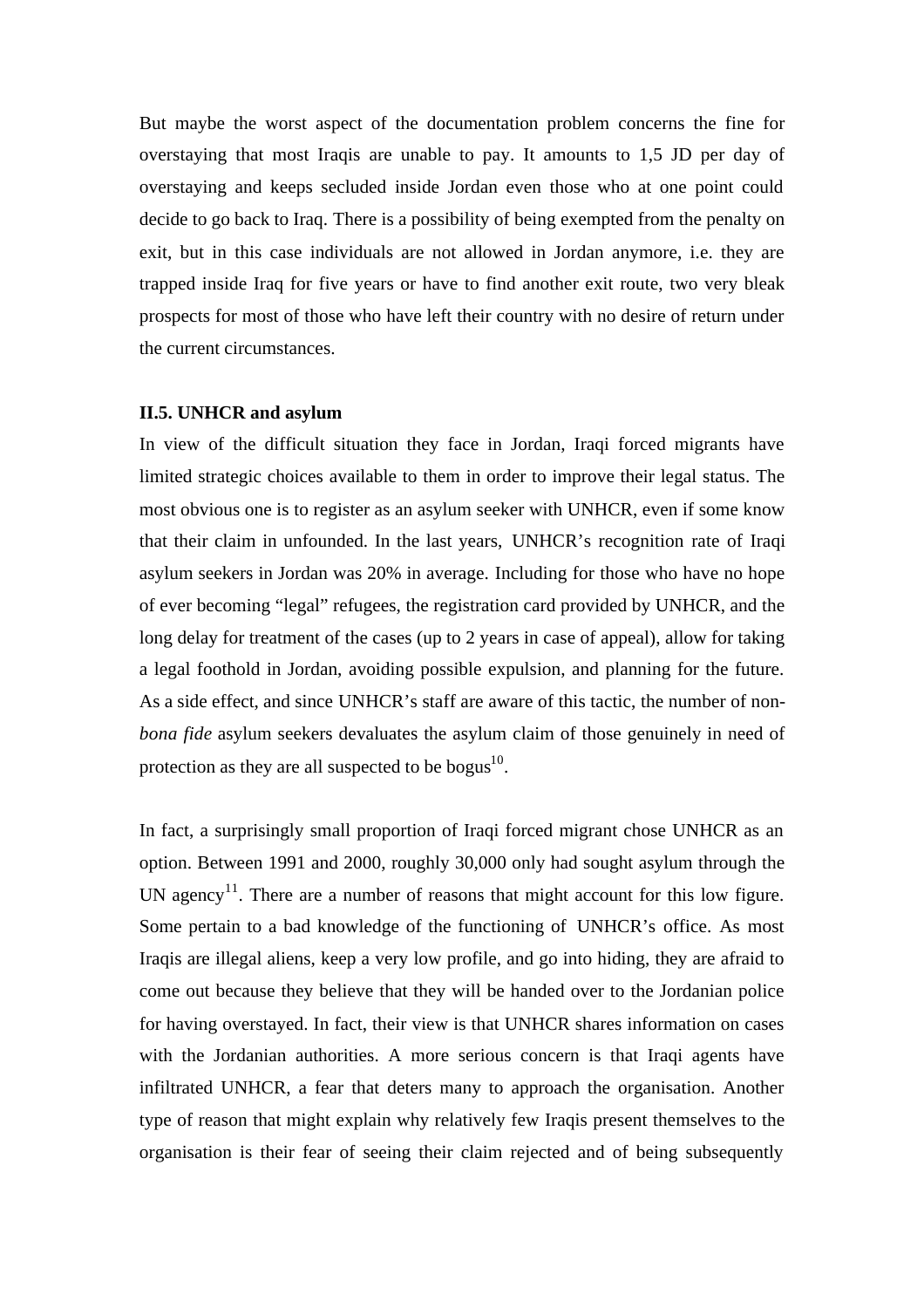deported back to Iraq where, until recently, they incurred death penalty for having claimed asylum abroad.

Finally, a number of those who seem to have genuine cases do not want to approach UNHCR in Jordan, a country that offers temporary shelter but not asylum. They want to choose were they will settle, a difficult thing to do with the resettlement process where host states establish quotas in response to domestic interests and where little scope is left for refugees to choose their final destination. In particular, several Shiite clerics I met had suffered serious persecution at the hands of the intelligence in Iraq, but did not want to register with UNHCR because their aim was specifically to reach London, a major centre of Shiite learning where they had colleagues. They said they intended to seek asylum directly in the UK once they had managed to get there though irregular channels.

# **II.6. Intentions of further emigration**

As most do not achieve either economic or physical security and know that there is little prospect for improvement of their situation, and as their savings diminish rapidly, Iraqi migrants for whom returning to Iraq is not an option start thinking of leaving Jordan for a better place. 98,2% of the respondents stated that they wanted to leave Jordan as soon as possible, and gave as main reasons their bad economic situation, living conditions, and insecure status. Before leaving Iraq, only a minority initially viewed Jordan as a transit stage and had some accurate information about the means at their disposal to move on, and most respondents reckoned that they did not have realistic ideas about visa regulations or employment opportunities in Western countries before reaching Jordan. Once they take the decision to leave Jordan, they are not naive anymore as they have had time to be informed by other migrants who have been there for a longer period.

One of the important sets of information circulating among migrants, and making up for a good part of their discussions, is the possibility of seeking asylum in Western countries. It is accurately said that in some European countries or in Australia the recognition rate of Iraqi asylum seekers is more than twice higher than that of UNHCR in Amman. Besides, in case of rejection of their claims, Iraqis also know that they can stay in Western states as illegal aliens and will not be deported back into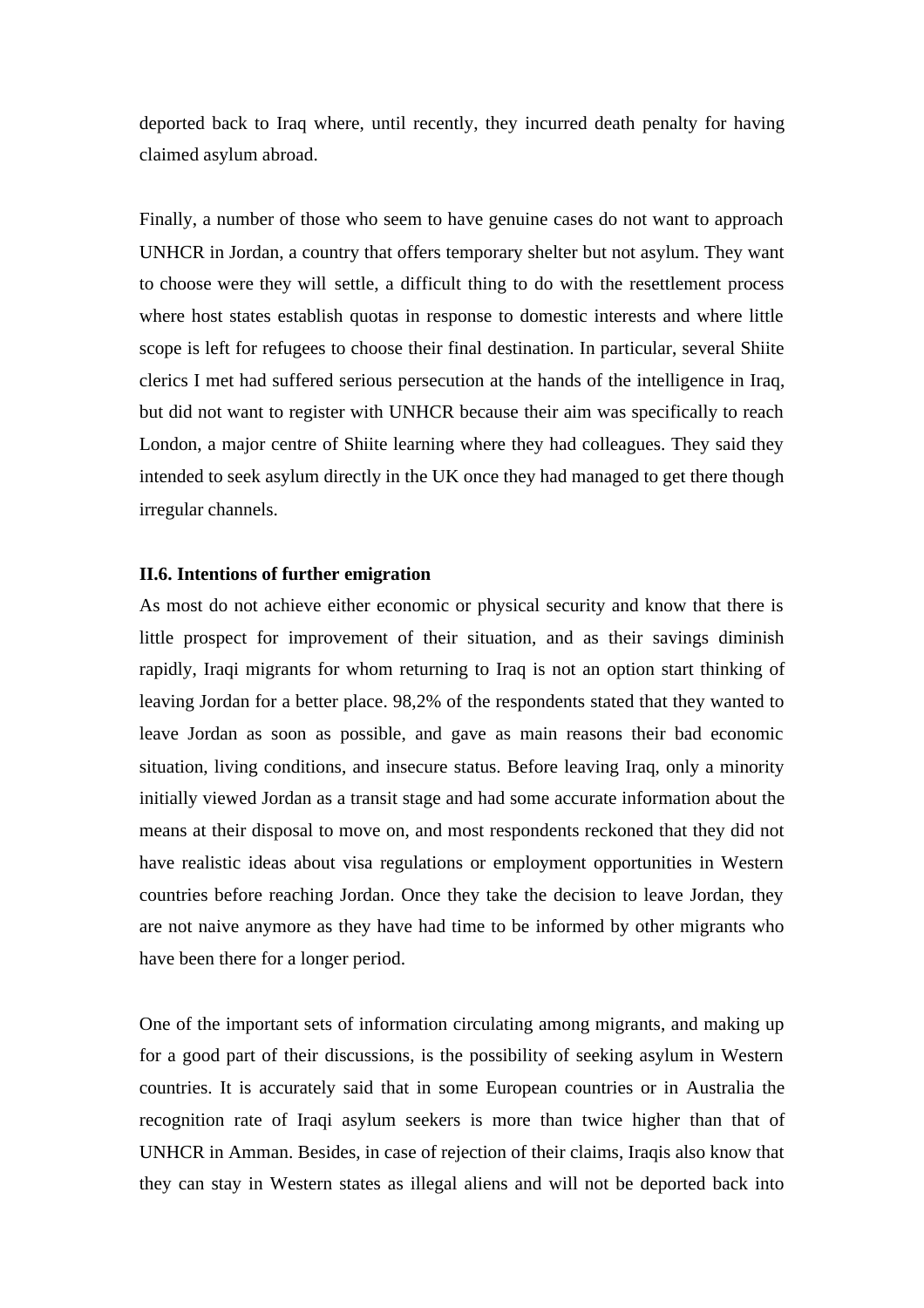Iraq. They hope to find a job with the help of fellow nationals. On the other hand, they also learn that Syria or Lebanon will not offer them substantially better opportunities than Jordan. As a whole, work and security, which they cannot find in Jordan or elsewhere in the Middle East, are available in Europe, in North America or in Australia.

Among the respondents to the survey, only 9,3% had no family member, relative or close friend abroad. Of the remaining 90,7%, 2/3 had family members, relatives or close friends in a Western country, of which 89,6% were either asylum seekers or refugees. While those who had left people behind in Iraq had a low and irregular level of communication with them, all those who knew Iraqis settled in the West were maintaining a high level of communication either over the telephone, by post, or though the Internet. Together with details about emigration from Jordan gained from other Iraqi migrants in the country, those who intended to leave Jordan generally had an amazing knowledge of asylum procedures in the countries where they had connections. On the other hand, only 5,2% of the respondents (exclusively Sabeans and Christians) said they had left nobody behind, even distant relatives. These were in fact the last groups of whole enlarged families to leave with no prospect of ever returning. But for the 94,5% others, relatives and family members constitute a pool of potential migrants that are very likely to eventually follow those who leave Jordan on their way to the West.

# **III. NETWORKING FOR SURVIVAL**

# **III.1. Aid and relief from religious institutions and networks**

There is no aid and relief provided by Jordanian public or private institutions or by foreign NGOs who are prevented by the authorities to set up projects aimed at Iraqis. On the other hand, Jordan has a thriving, well integrated local Christian community and Church charities are the only ones allowed to provide aid to Iraqis, mostly in kind. The official possibilities offered by the Jordanian authorities to the Christian community so that it takes care of Iraqi co-religionists stem from the complementary relationship that has historically developed between the Hashemite state and the various Christian Church organisations (Chatelard 1997). In this context, the religious affiliation of migrants is an important factor to take into account to understand both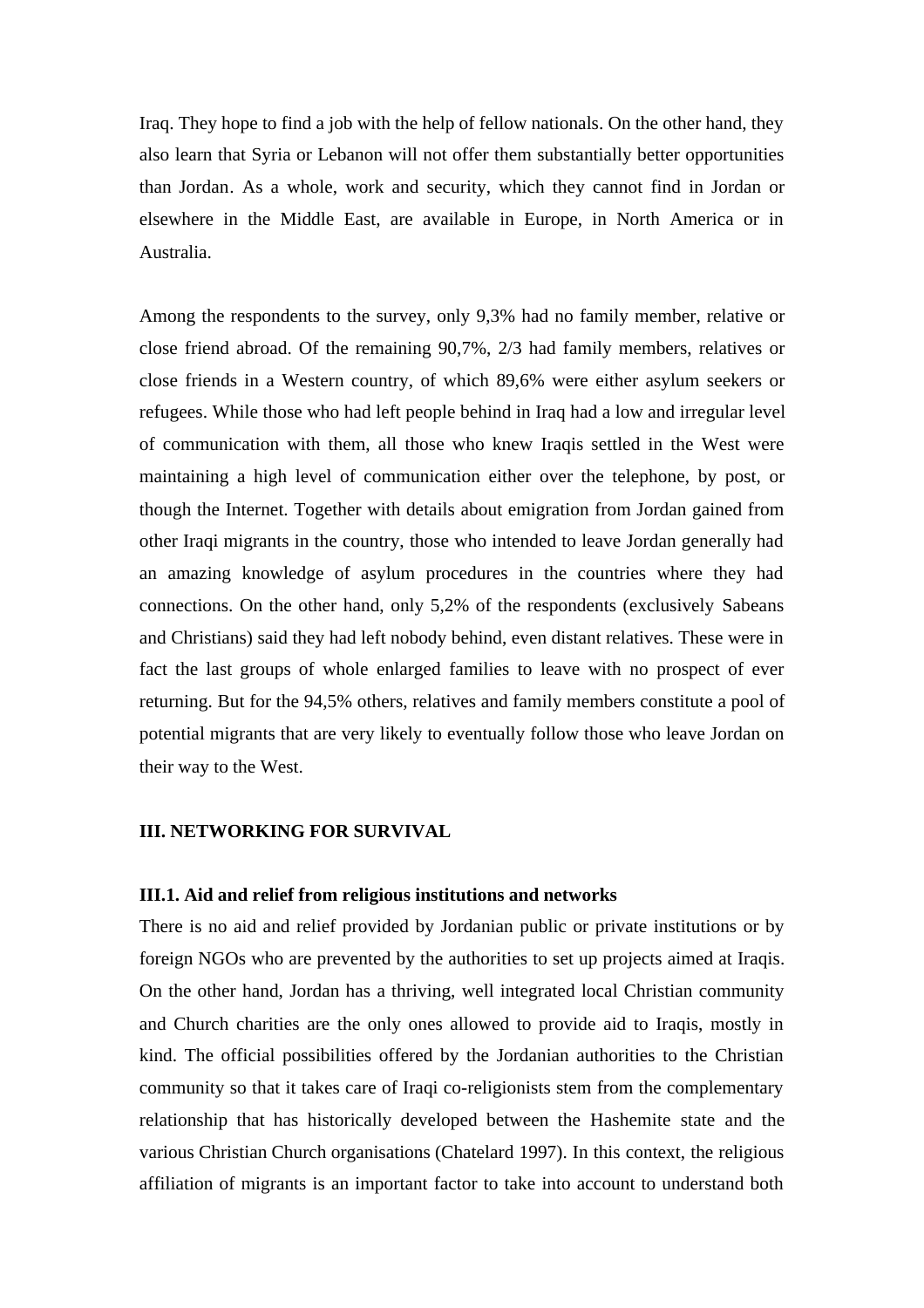their livelihood strategies in Jordan and their migration process out of Jordan. Just as religious affiliation is the main means through which the Jordanian society discriminates against categories of Iraqi migrants, so does religious affiliation become one of the main ways forced migrants use to skirt the very same discrimination.

Asked if they had approached institutions for help and which ones (except UNHCR), respondents to the survey answered yes in only 15,4% of the cases. Catholic and Protestant charities, parish churches or the Italian Hospital (run by a Catholic religious community) were the only institutions they listed. These facilities are officially open on a non-denominational basis, yet all but 4 of their users were Christians or Sabeans. Generally, those Moslem respondents who knew of their existence but had not approached them justified their attitude by saying that theses were reserved for Christians.

In practice, it is true that Christian charities offer some of theirs services more willingly to Christian than to Moslem Iraqis. Caritas, for example, operates in Iraq from Jordan and facilitates the move of Iraqi Christians out of Iraq. Once in Jordan, it provides them with a number of social services such as medical care and, in some occasions, schooling for children in Catholic schools. Besides, the organisation runs an income-generating project for Iraqi women in a mainly Christian populated town in the vicinity of Amman. Church officials may also act as middlemen for the granting of visas to Western countries or intercede in favour of detained illegal aliens.

For their part, Iraqi Shiites do not have any previous experience of accessing Christian hospitals or other social or educational facilities, a fact not uncommon among Jordanian Sunni Moslems. Moreover, the granting of aid to Iraqi migrants in Jordan seems to be used as an avenue by American missionary organisations, and Iraqi Shiites do not differentiate between non-missionary and missionary Christian activities. They hold all their relief services in deep suspicion<sup>12</sup>. Whatever the reasons, the fact remains that, apart from Christians and Sabeans, most other Iraqi migrants do not turn to existing, local Christian charities.

The major Christian denominations present in Jordan have an official status that allows them to run social and medical facilities. On the other hand, Shiite Islam has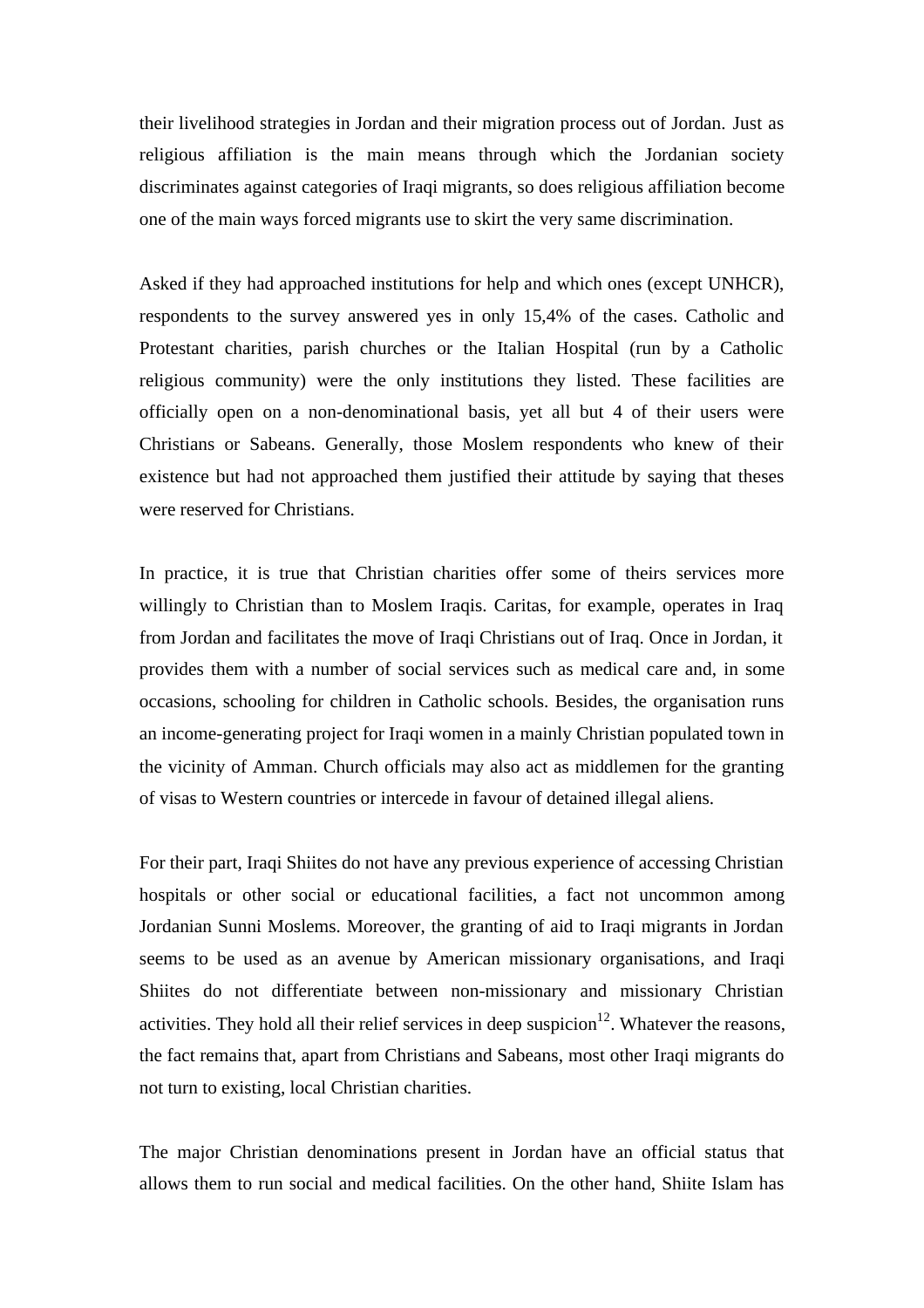no indigenous followers in Jordan, no official status and therefore no established social institutions or facilities and no legal possibility to register any. Sunni mosques and charities, *zakat* committees or medical facilities (like the Islamic Hospital and various religious-based NGOs) may provide Sunni Iraqis with some relief. But these structures do not have their networks of schools and cannot help migrants gain access to Western consulates or protect them from expulsion. Moreover, they are not willing to aid the Shiites who, in turn, expect to be ill received on the basis of their religious affiliation, which they cannot hide as they have a very distinctive way of praying. Because of all these factors, Shiite Iraqis, who are a majority of the forced migrants, are those who receive less relief, are the most unlikely to find backing among Jordanians or to be protected by civil society organisations, and are therefore the most vulnerable group.

Despite the fact that the Jordanian authorities are suspicious of any informal Shiite religious gathering, semi-clandestine prayer rooms have been opened in the apartments of young mollahs (clerics) who have left Nadjaf or Karbala, the major centres of Shiite learning in Iraq. These *majlis*, or meeting places, are reserved for men who gather on Fridays and during religious festivals (Ashura, Ramadan). *Majlis* have a religious role but also perform a major social function: migrants find moral support, newcomers bring news from relatives and the political situation at home, participants exchange information about available jobs and housings in Jordan, etc. Apart from the Iraqi market and a few coffee-shops in Amman, *majlis* are the only places of gathering that are tolerated by the Jordanian authorities which keep an eye on them and close them at times. Permanent links are kept with the Shiite centres in Great Britain, Iran and Iraq through a circulation of individuals, information and money used for relief but also, as I will show later, for undertaking migration to the  $West<sup>13</sup>$ .

Much more than Iraqi Christians, the Shiite community therefore remains at the margin of the Jordanian society. Its members cannot access economic security in Jordan and have to cope with the negative image Jordanians have of them as both Iraqis and Shiites. More than the Sunnis, who in many cases expect to repatriate sooner or later or even go back and forth on a regular basis and trade between the two countries, the Shiites make no long-term investment in Jordan. Moreover, the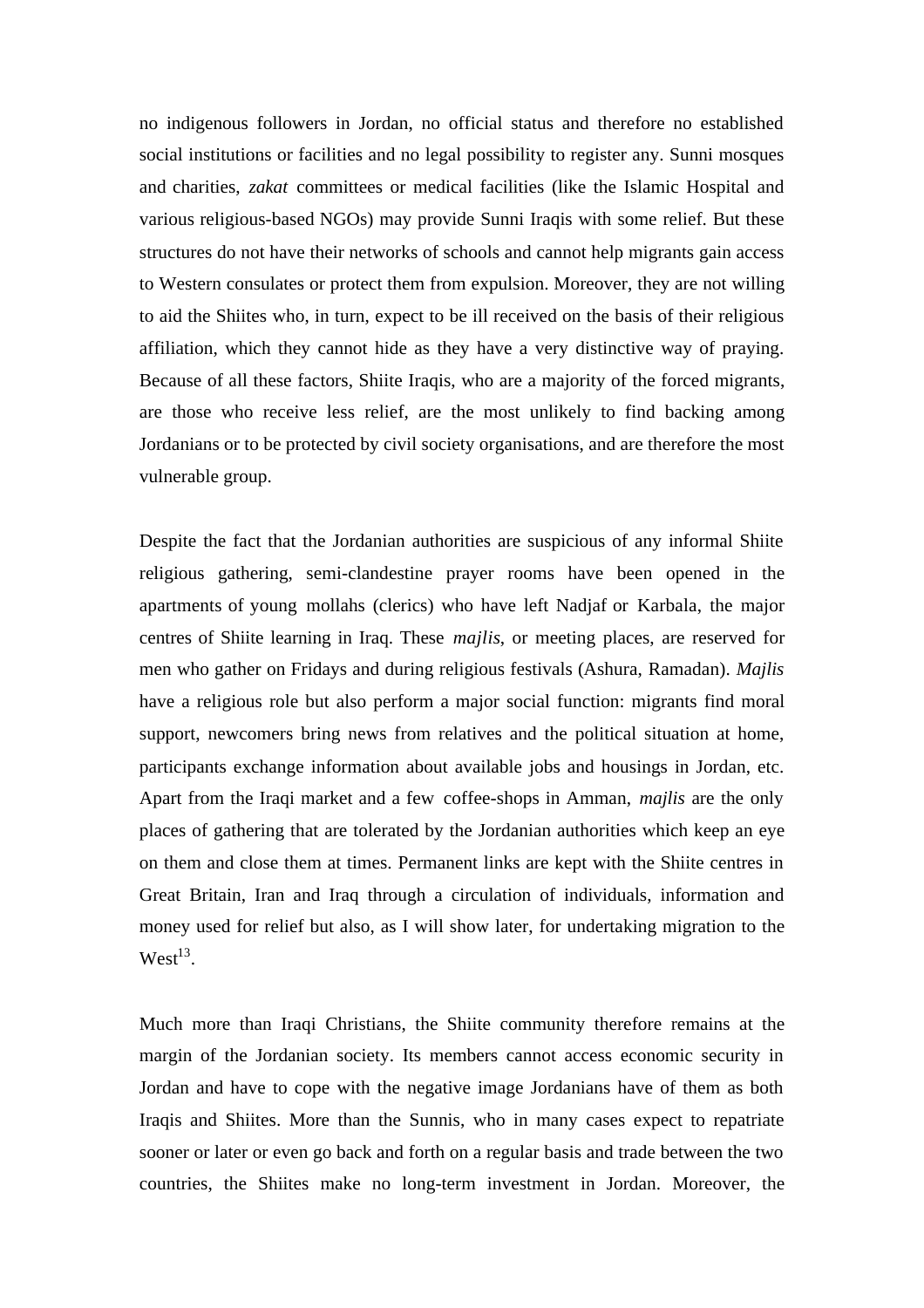community is permanently being reshaped: *majlis* can be closed by the police, mollahs can migrate to the West either as refugees resettled by UNHCR or through irregular channels, new mollahs may arrive from Iraq, and laymen also leave to the West while new ones come.

Iraqi migrants' needs are merely socio-economic and their concerns revolve around personal security and work opportunities. Since the absence of a legal or religious status does not allow them to have a stable foothold or officially recognised representatives, they are in no position to approach the Jordanian authorities and negotiate an improvement of their situation. Therefore, they have no public claim for recognition or integration, and no demands for the granting of collective rights. Their desire to leave Jordan keeps growing as their stay extends. And as years pass, they are more numerous to want to reunite with family members who have successfully completed their migration to a safer haven. Whatever their denominational affiliation, Iraqi forced migrants establish only temporary enclaves on the edge of the Jordanian society that allows them to survive only in its margins.

# **III. 2. The pull of social networks**

Once they have taken the decision to emigrate from Jordan, Iraqis face a new set of difficulties as the immigration policies of Western countries in the last decade have resulted in a limitation of the legal possibilities of access and admission. Yet, this reality does not seem to deter Iraqis who, with the help of smugglers and the support of social networks, find legal or illegal ways of skirting visa restrictions and increased border control. There are clear patterns in the direction of Iraqi emigration from Jordan in particular, and from the Middle East in general. Their final destinations in Western Europe are mainly Germany, Norway, Sweden, Denmark, the Netherlands, and the UK. Much further away, Australia has also become a favourite choice together with Canada. One may therefore ask two main questions. One is what are the pull factors that attract Iraqis to certain Western countries and not to others. The other one is how they reach these destinations from Jordan taking into account the considerable administrative and practical difficulties they encounter, and the amount of money such a journey implies. Concentrating on the migrants' efforts while they are still in Jordan, but already dragged into transnational dynamics, I will attempt to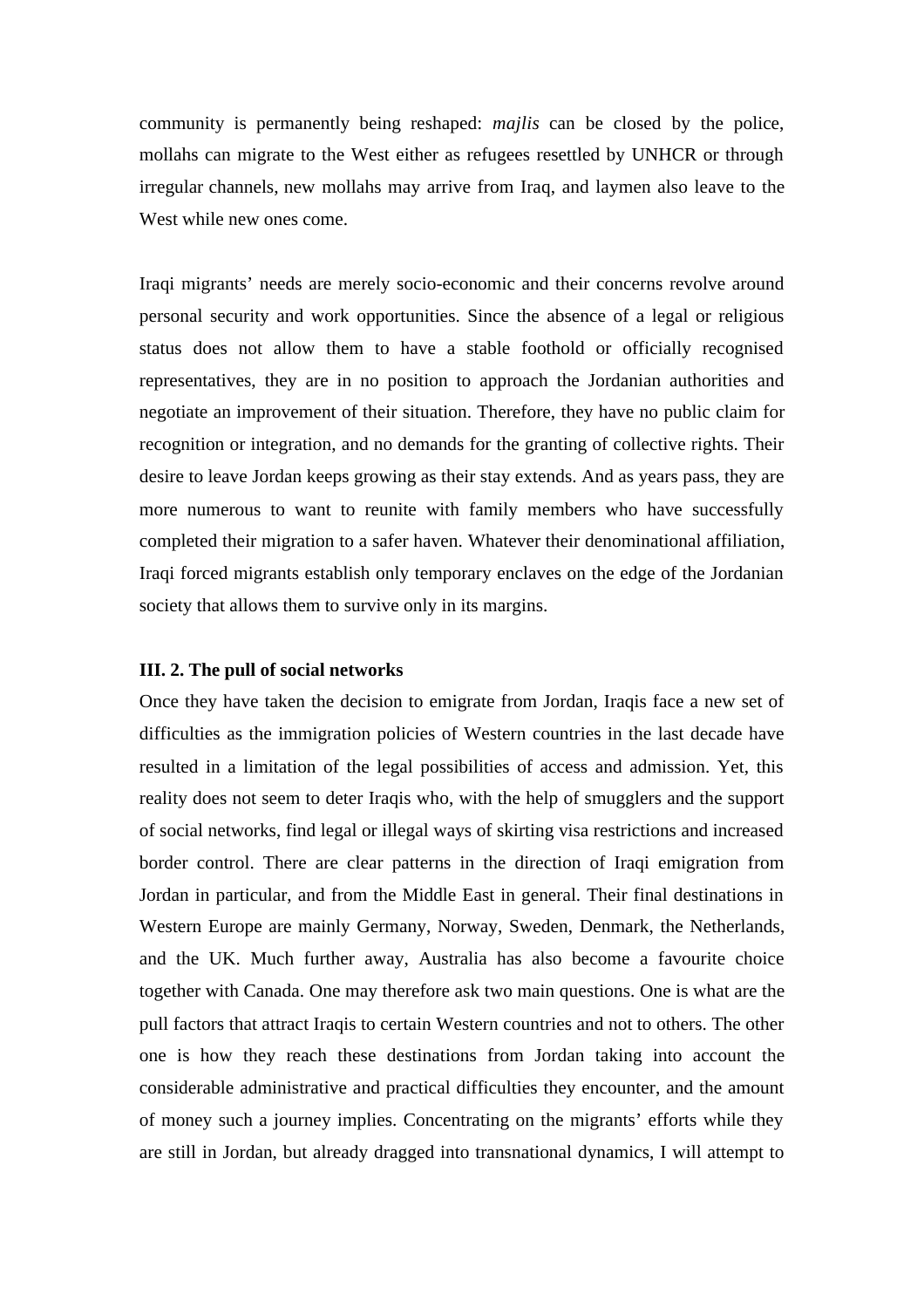give an analytical view of the choices that are available to them and of the difficulties they face to take the fist step of their journey, i.e. exiting Jordan.

The main reason for choosing a country of final destination in the West is first and foremost the presence of family members, friends or co-religionists. These often appear in conjunction as Iraqis have now been migrating for a decade in large numbers and formal communities or informal groupings of Iraqis have had time to develop, especially in the main reception countries. From the interviews I conducted both in Jordan and in Western Europe, and from other scattered sources, it well seems that both the ethnic and religious affiliation of Iraqi migrants determine the direction of their migration. Whereas, among Western states, Germany hosts the largest Iraqi community (over 50,000), relatively few of those I interviewed (15,7% of the respondents to the survey) mentioned that they had relatives there. In fact, it is mainly the Kurds who move to Germany, as a number of studies on migrant communities in Europe have shown. The Shiites listed first the UK, then Denmark, the Netherlands and Sweden. As far as could be assessed from the scarce, non-academic literature available on Shiite communities in Western Europe, and from looking at religious sites on the Internet, all these countries have registered Shiite associations and mosques. Iraqi Christians, on the other hand, cited most frequently Australia, Canada, the United States or the UK, where they have a much longer tradition of emigration that predates the current trend. In all these countries, there exist Assyrian and/or Chaldean associations and churches established before the 1990's (for the UK, and the only study devoted to the non-Kurdish Iraqi diaspora, see Al-Rasheed 1998). There is no need to expatiate on the pull factor constituted by the presence of personal or other social networks, a dynamic that has been extensively explored in various studies on international migration (in particular, see Portes 1995; Van Hear 1998; Vertovec and Cohen 1999; Faist 2000).

"People die like flies nowadays". This is how the immigration officer in the embassy of a Nordic in Amman jokingly put it to explain how Iraqis were abusing humanitarian visas his country grants to foreigners who want to attend the funeral of a relative there. Iraqis, of course, never return and more and more come to the embassy and produce genuine death certificates established by the relevant authorities. They also have the proper documentation to prove their family connection with the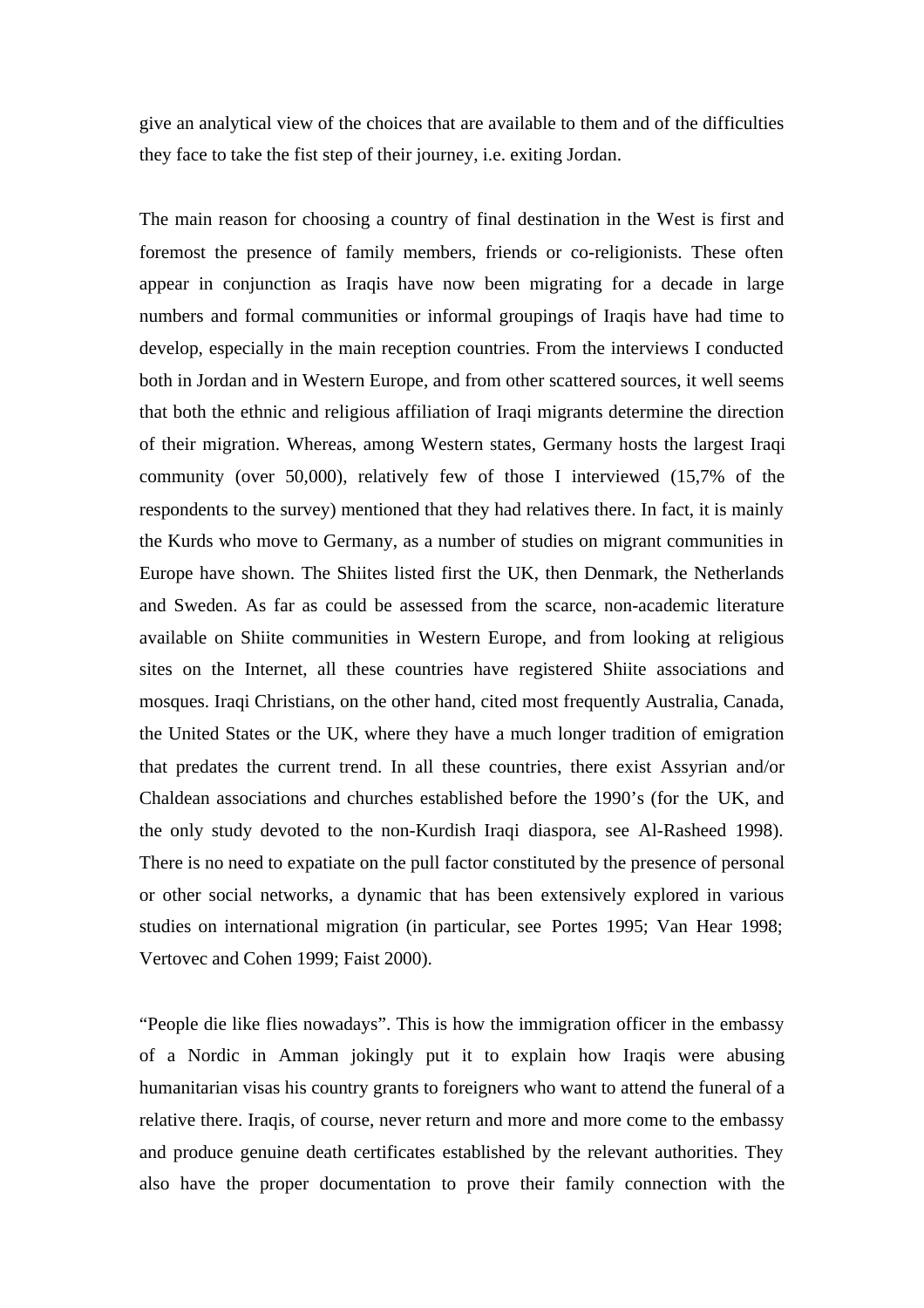deceased. Documents are not necessarily fake as the number of Iraqis in Nordic countries today is large enough to explain that more and more pass away there. But it illustrates that Iraqis are ready to exploit every legal means to migrate and every loophole in the legislation they are aware of, and that social networks are essential means in this regard. These loopholes are numerous and it is not my aim here to list all those Iraqis take advantage of. They are very much the "holes in the wall" D. Bigo (1996) and other analysts of European security policies point at as being left voluntarily by the authorities for a variety of economic reasons linked to the increased need of cheap labour.

But the types of legal holes left put some Iraqis at are more advantage than others. Australia and Canada have sponsorship schemes for refugees or immigrants. In the case of the latter country, relatives settled in Canada or groups of a maximum five legal entities can submit a sponsorship to the authorities where they have to prove that they can meet the financial needs of the sponsored for the ten years to come. Cases rejected by UNHCR can also reach the Canadian Immigration Board by sponsored files. These cases are dealt with at the embassy in Amman without consulting UNHCR. Comparable schemes are also available for emigration to Australia. Those benefit Iraqi Christians more than their Moslem co-nationals, for the simple reason that Churches have both the financial and legal credentials to act as sponsors, that they are alerted by Church communities in Jordan, or by the Iraqi Christian community in exile whose size is larger than that of the Moslems, and who have had time to organise since their history of emigration to both countries is longer. Once again, it is the Shiites who are at a disadvantage, and also those who are left with no other option than to resort to smugglers in order to leave Jordan.

#### **III.3. The smuggling process and social networks**

The techniques and organisations Iraqi migrants resort to in order to reach the West despite the various visa requirements and police constraints are primarily determined by the very same constraints. As R. Koslowsky expresses it:

"Just as states cooperate to control unwanted migration (…), unwanted migrants can cooperate as well to form social networks that facilitate international migration. Just as states deputize private sector actors, such as airlines, to enforce tougher migration controls and thereby change 'the gatekeeper' that confront the prospective migrant, migrants are employing non-state actors, smugglers, to foil restrictions imposed by states, and thereby transform the 'gatecrashers' from hapless peasants who may have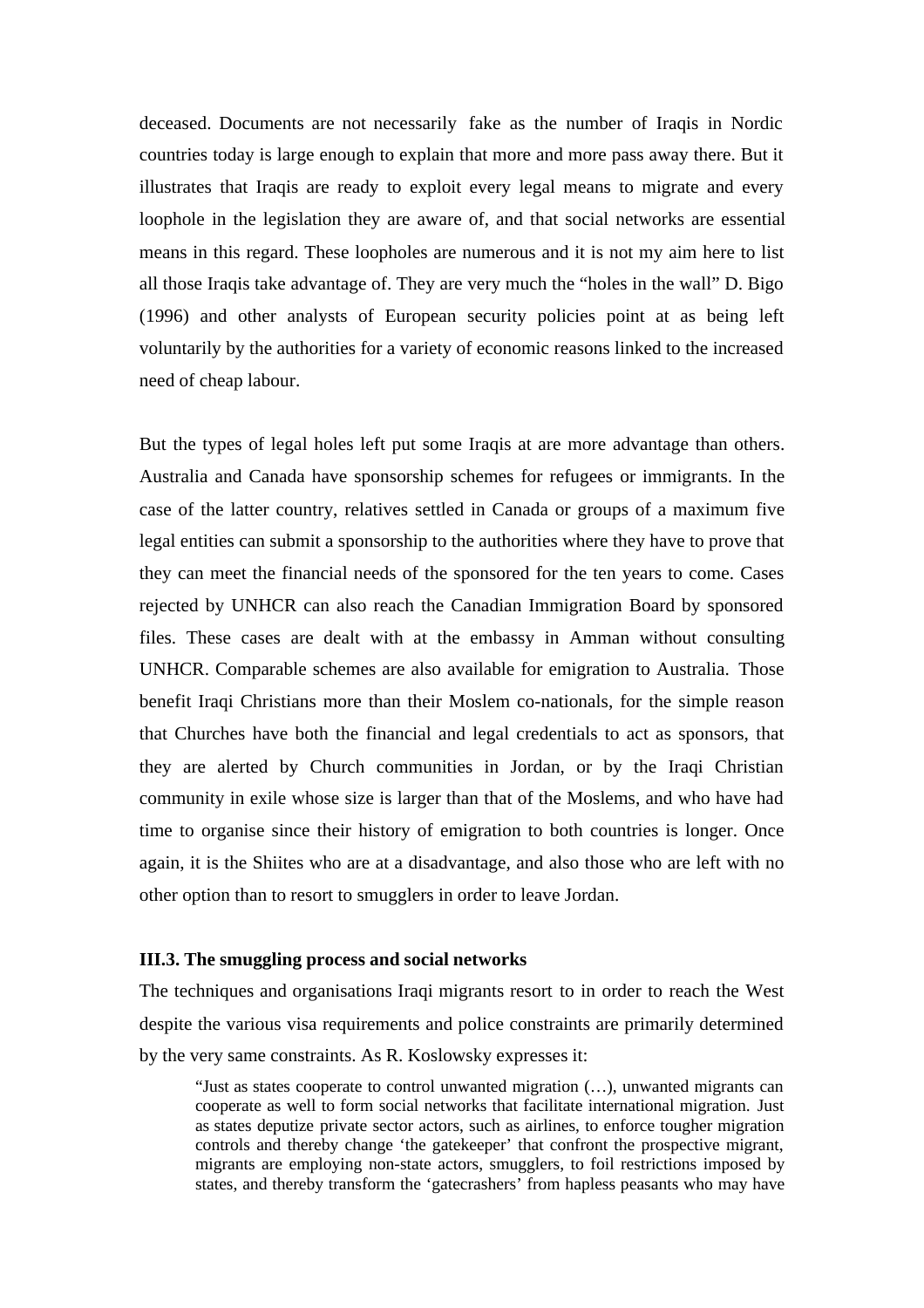never travelled abroad to teams of border crossers led by professionals, often using the latest technologies money can buy". (Koslowsky 2000: 205)

Albeit Iraqi forced migrants are in no way "hapless peasants", paying for the services of smugglers or forgers is at the core of their migration strategies. But in Jordan, as in other transit countries in the Middle East, it is impossible to obtain official data on the volume of migrants smuggled out of the country. One exception is Turkey that has allowed IOM to conduct a survey on transit migration on its territory showing that the overwhelming majority were Iraqi Kurds and that very few non-Kurdish Iraqis were transiting that country (IOM 1995). On the other hand, the rare studies devoted to refugees in Iran show that the Iraqi Arabs among them have received the best treatment of all refugees and are therefore less likely to undertake further emigration to the West (Rajaee 2000; Le Roy 2001; various UNHCR documents). Knowing that few opportunities exist for legal migration, all these elements allow for assessing that Jordan is the main smuggling route for Iraqi Arabs out of the Middle East.

Most of the Iraqi migrants I have talked to who had resorted to smuggling rings stated that they would have rather moved onward legally than breaking immigration laws and taking risks<sup>14</sup>. They said that they only resorted to irregular migration in the absence of legal avenues, and that they could not grasp the motive behind the coupling of stringent border controls with liberal asylum laws. The fact that asylum seekers cannot use legal means to be admitted in countries that offer them proper protection questions the very notion of "smuggling" and the very concept of "illegal" migration. Iraqi migrants themselves, if they do use the Arabic word for "smuggling" (*tahrib*), sometimes simply refer to smugglers as "middlemen", if not as "saviours". J. Morrison, in a report on trafficking and asylum seekers in the UK, argues that: "There is no straight divide between humanitarian and commercial trafficking (…). In some cases the 'agent' (…) is both a criminal and a saver of lives" (Morrison 1998: 1). For social scientists, smuggling implies a re-conceptualisation of international migration, which is traditionally regarded as a relationship between migrants and a host government aiming at controlling access to its territory. Moreover, smuggling blurs the distinction between legal and illegal migrants as smugglers may deliberately help facilitate legal forms of migration at one stage or another of the migration process. For example, in international refugee law it is not considered criminal for asylum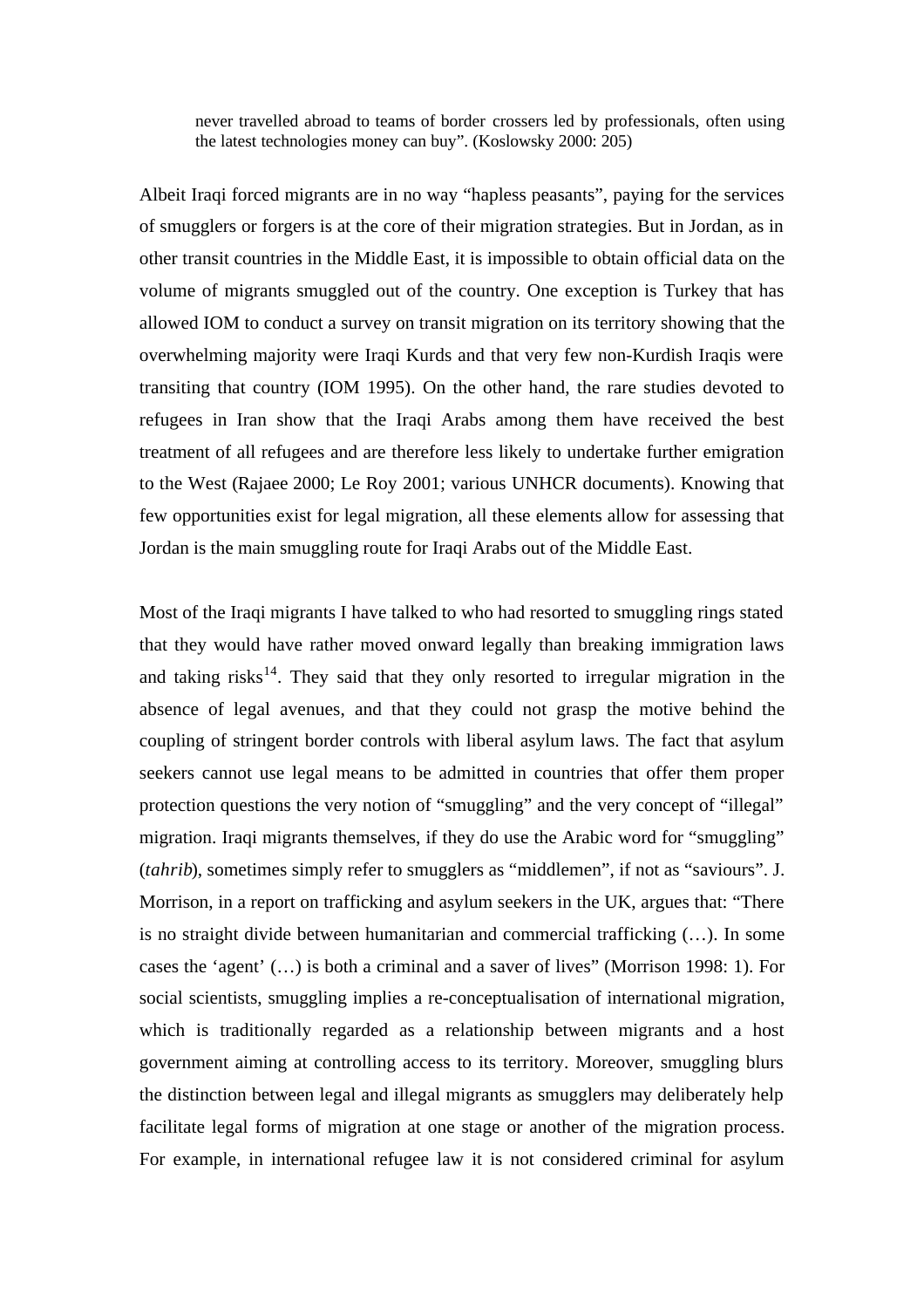seekers to enter a country by illegal means. Smugglers, on the other hand, manage to obtain proper visas on proper passports but with fake work certificates and invitation letters. At different stages, migrants thus drift in and out of legal status.

As for Iraqis, their recruitment does not take place in Iraq but in Jordan. The country is a nodal location because it concentrates the various prerequisites for smuggling to develop and function that are not available in Iraq: foreign embassies (Western and non-Western), Jordanian nationals or nationals of other countries whose passports can be bought or stolen, the necessary technology to forge documents, Internet and untapped telephone lines, a liberal banking system which allows international transfer of money, an international airport with numerous flights in all directions, or, alternatively, open borders to Syria and then Turkey. Therefore, in Jordan, Iraqi prospective migrants to the West can get real or forged travel documents, they can access transportation to leave the country, obtain information on where best to leave to by calling their relatives who are already in the West or by getting information on asylum procedures via the Internet. Finally those who pay for their smuggling can have money transferred to them in Jordan. All these are things cannot be done from Iraq with which very few Western countries maintain diplomatic ties, under embargo and with no airport facilities, with state-controlled banks and a heavy security apparatus.

It seems that, as has been documented in the case of Poland (Salt and Howarth 2000: 48), it is the demand for out migration from Jordan that has created business opportunities exploited by Jordanian individuals or organisations that have used existing structures or created new ones. From a number of cases I looked at, it appears that several of the smuggling/trafficking organisations are the heirs of Jordanian middlemen already performing cross-border activities, though usually in the direction of South East Asia. Some of the agencies that bring foreign domestic workers to Jordan and have a wide knowledge of administrative requirements and travel documentation perform migrant smuggling as a supplementary area of business without specialising in it. Some bogus travel agencies have been set up in the popular down town area of Amman, where they openly advertise for travel visas or advice on how to emigrate to the West on their shop windows. Migrants are not deceived and know that these firms perform illegal activities even though they have a legal front.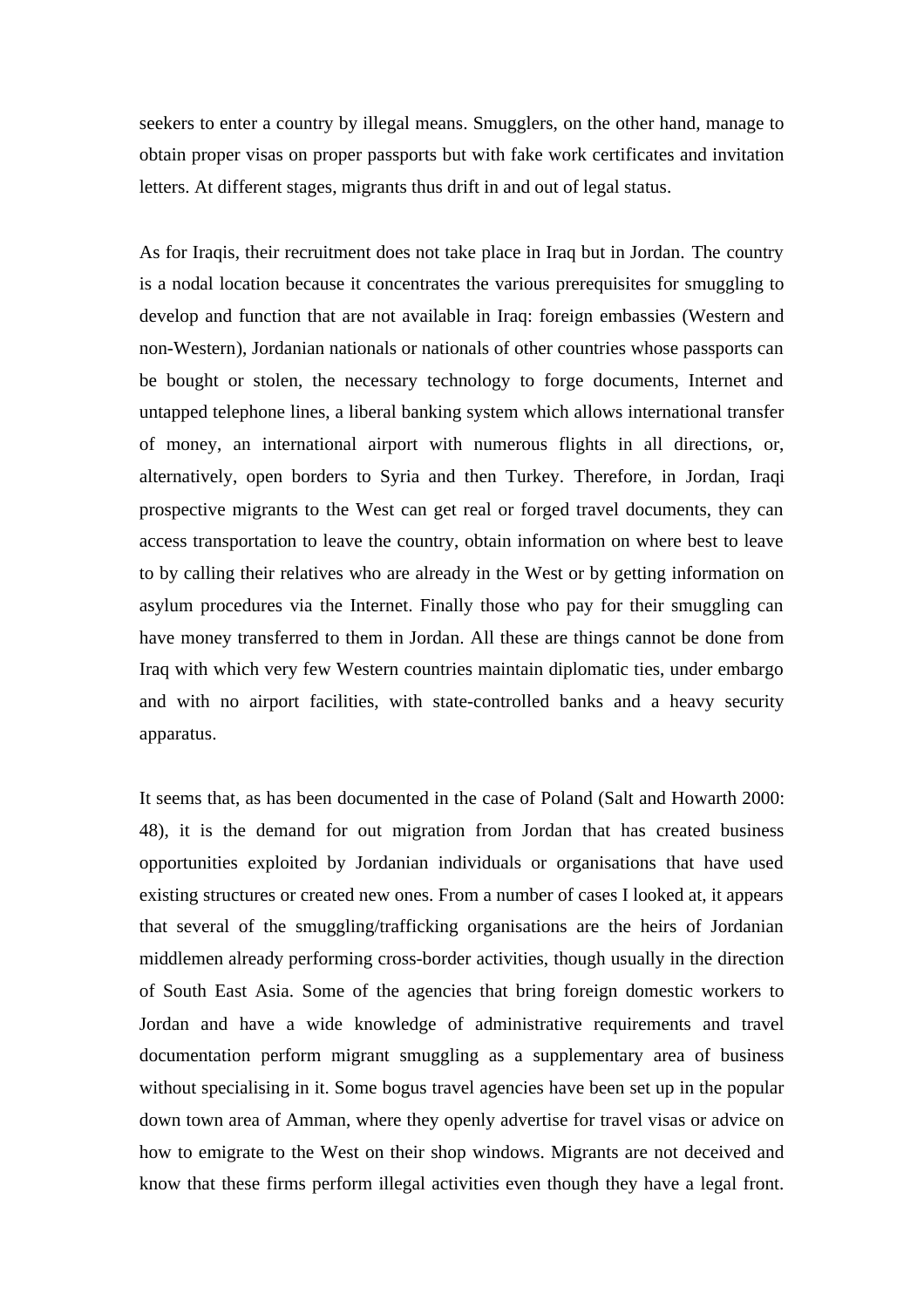Therefore, it is not so much the smugglers that need to approach the migrants, as the migrants who have learnt from others where to go and call on the smugglers, whose main function is to provide proper documentation or help to cross over to Syria to connect to the Turkish route. Trust is a very important element of the trade that involves paying a good part of the services in advance. As fees for transportation or documents are substantial and appear to be rising, migrants prefer to rely on those networks that have successfully permitted their relatives of friends to reach the West and can be seen as honest.

Route patterns from Jordan to Europe are closely determined by Jordan's geographical situation and by the cost-benefit of the enterprise. A direct route by sea from Aqaba and the Suez canal is impossible: Jordan does not have enough coastline to secretly board migrants and ships are controlled in Suez. The main known route from the Middle East into Europe goes through Turkey, which acts as a hub where migrants from mainly Iraqi Kurdistan, Iran and Afghanistan meet, and then continue either by sea to Italy or by land to Greece and the Balkans. Because from Jordan it involves crossing several borders illegally or obtaining a equivalent number of fake documents and visas, and paying at each stage, the cost is high, and estimates vary between 4,000 US\$ and 6,000 US\$ with risks at each and every step and months to reach the final destination. A new route is now developing through Lebanon or Syria where Iraqis boards ships but all these routes are considered extremely risky.

From Jordan to Western Europe, the most direct and safest route is by aeroplane. This implies a different set of conditions, a higher cost but more security: besides buying a plane ticket and often paying fees for overstay, one needs proper travel documents, i.e. a valid passport and a visa or a falsified foreign passport. They can be obtained in Amman where a trade of passports and forgery has developed. Stolen passports, with substitution of photographs, can replace a genuine Iraqi passport, especially if it comes from a third Arab country or from a Southern European state like Greece or Portugal for reasons of verisimilitude. Visas may be fraudulent, but more frequently they are genuine and obtained after providing fake employment certificates in Jordan, letters of invitation in Europe by ghosts companies, and genuine bank statements<sup>15</sup>, all documents that are secured through the local agents of the smuggling network in a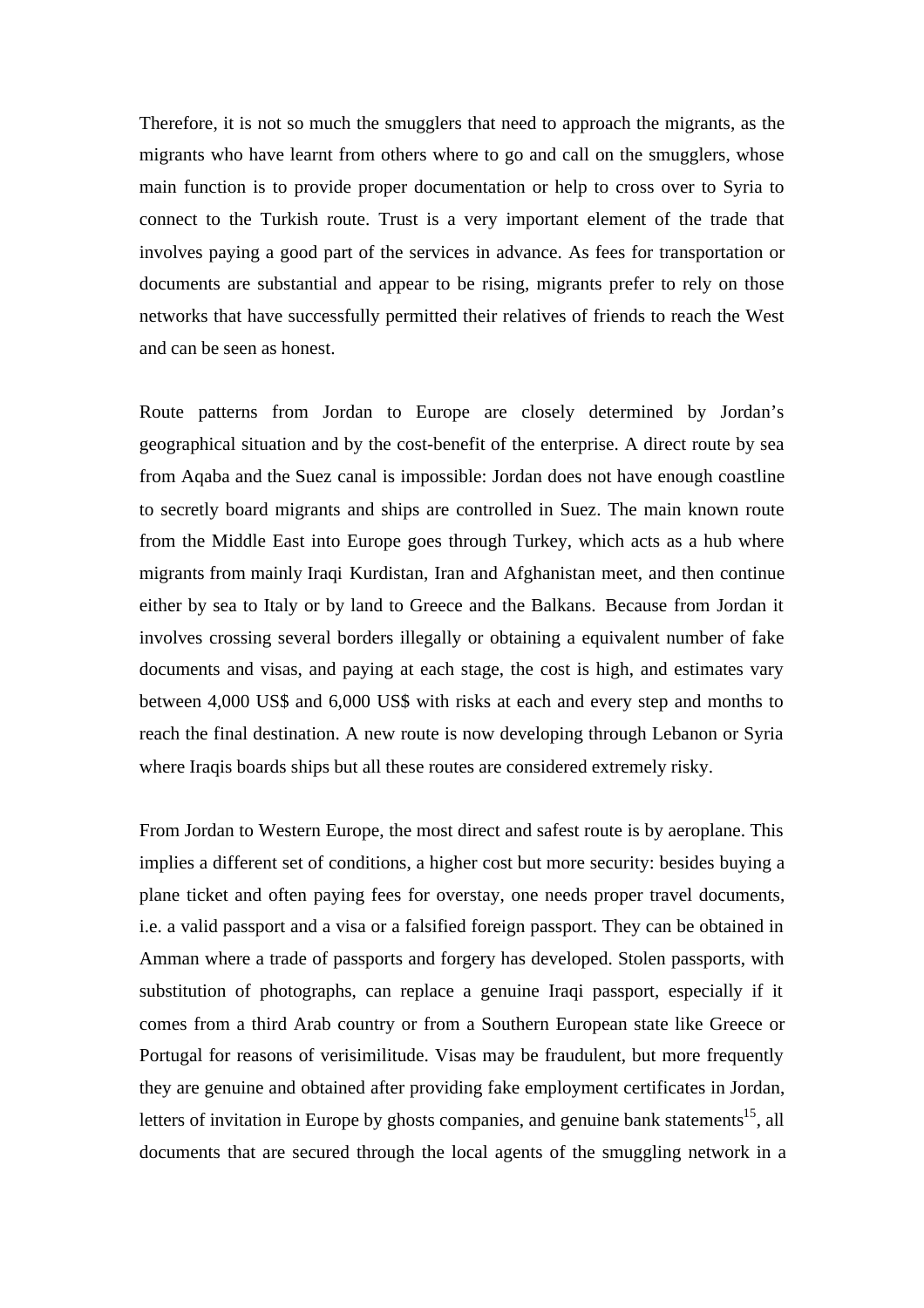"travel agency". Finally passports may be collected on arrival by a member of the smuggling ring and sent back to Jordan for alteration and reuse<sup>16</sup>.

Whereas some of the networks that operate in Jordan with transnational ramifications do not seem to have connections with organised crime, and some Iraqis are involved at the highest level for humanitarian reasons, others are clearly connected to prostitution as a number of interviews I was able to conduct with Iraqi women in Amman demonstrate. Bogus travel agencies offer Iraqi women who come to inquire about the costs of the trip to "employ" them as prostitutes until they have earned an amount of money considered sufficient to pay for their (and often family members') smuggling out of Jordan. A number of work hours is determined in advance, the money earned is held in trust by the pimp who releases the women and provides them with travel documents only after they have found other women to replace them. There is no need for physical intimidation or isolation strategies as Iraqi women are already isolated, have no way to escape to, and cannot turn to the authorities. Besides they enter into these bonds "voluntarily" in the absence of other survival means. From the literature on women trafficking, there is no other evidence of this debt-bondage being exerted in the transit country and not in the destination country. Generally, traffickers are said to exploit the migrant *after* being transported across the border, and in the case of prostitution, it is single young women who are involved (Salt and Howarth 2000: 62; Skeldon 2000: 7). In Jordan, on the other hand, it is mainly women with children or ageing parents, and who are single heads of households.

The fact is that very few of those who recourse to smugglers have the money to pay for the several thousands dollars involved. They have to borrow from friends and relatives who are already abroad and rarely from one single source. Families can rarely support the cost for all their members at once, and a strategic choice has to be made of whom to send first. Frequently, male heads of households travel ahead of the family not only for reconnaissance purposes but also because they leave their spouses and children as guarantees to the smugglers in Jordan until they are able to repay the entire cost of their own trip. But some families chose to send first the wife or a teenage child as they are the most likely to obtain fast recognition of their claim for asylum in the West and can then ask to be reunited with family members left in Jordan.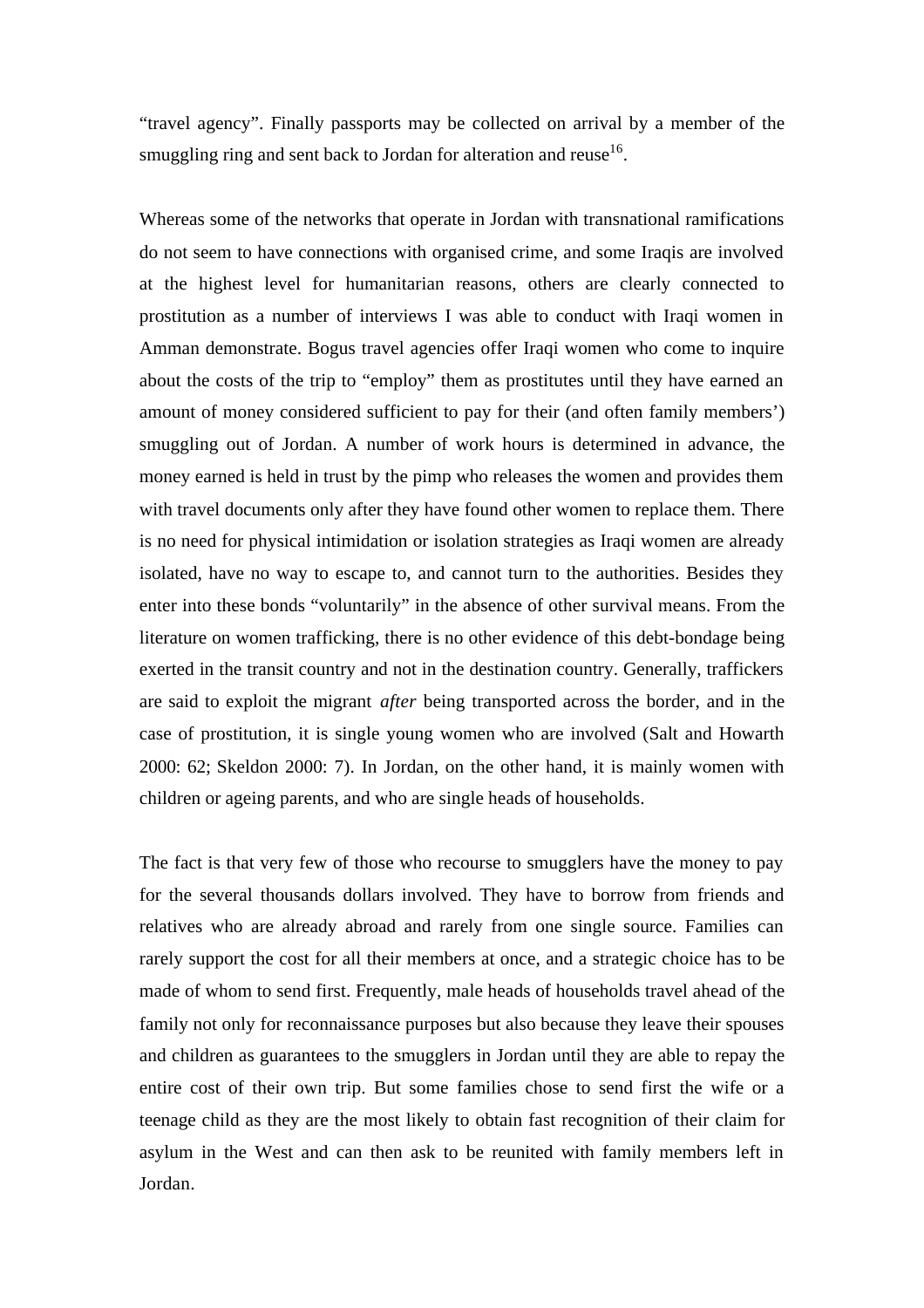Because of the costs of irregular migration, Jordan is also a nexus of smuggling rings and social networks. All types of social networks support the move of asylum seekers into the West: kinship networks, political parties, co-ethnics, co-religionists, etc. In the illegal migration process "sending" and "receiving" networks (Tilly 1990) intersect, together with religious and smuggling networks who both have a transnational scope. I have explored more particularly those of the Shiite community, which might provide an example of how other transnational religious organisations support the move of migrants. The Shiite *majlis* I have mentioned above are places where information is exchanged on the best way to migrate to the West: how to buy a foreign passport or get a Western visa, how much it costs, how to contact smugglers or forgers, which are the best countries to migrate to in terms of entry requirements and asylum procedures, what are the easiest routes, etc. Members who have relatives already in the West keep contacts with them by phone or the Internet and pass on details to those attending the meetings. Young clergymen play a pivotal role in mobilising financial resources for the members of the community who wish to migrate. Financial networks have vast ramifications. Money might be collected through campaigns in Iran among Shiite co-religionists and relatives who have looked for asylum there. The two main Iraqi Shiite political parties in exile are based in Teheran, and so are several private foundations that channel the funds to Great Britain, which has become, in the 1990's, a major centre of learning and cultural activity for the Shiites<sup>17</sup>. Funds are then either re-channel to Jordan or directly transferred to members of the smuggling ring in the West. Clergymen have a priority in benefiting from financial help to migrate, especially if they have no chance of obtain refugee status through UNHCR. But like the women forced into prostitution, their departure is made conditional on the arrival of colleagues from Iraq to replace them in order for the *majlis* no to disintegrate. After being recipients of financial aid, members who have migrated to the West may remain in the networks by operating at a different level, that of information gathering and collection of funds.

The role of social and smuggling networks is thus essential in facilitating and sustaining migrations to the West. It is through these networks that migrants gather information, money and by-pass strict entry requirements. But the two types of networks also overlap either because relatives or co-ethnics are the smugglers, or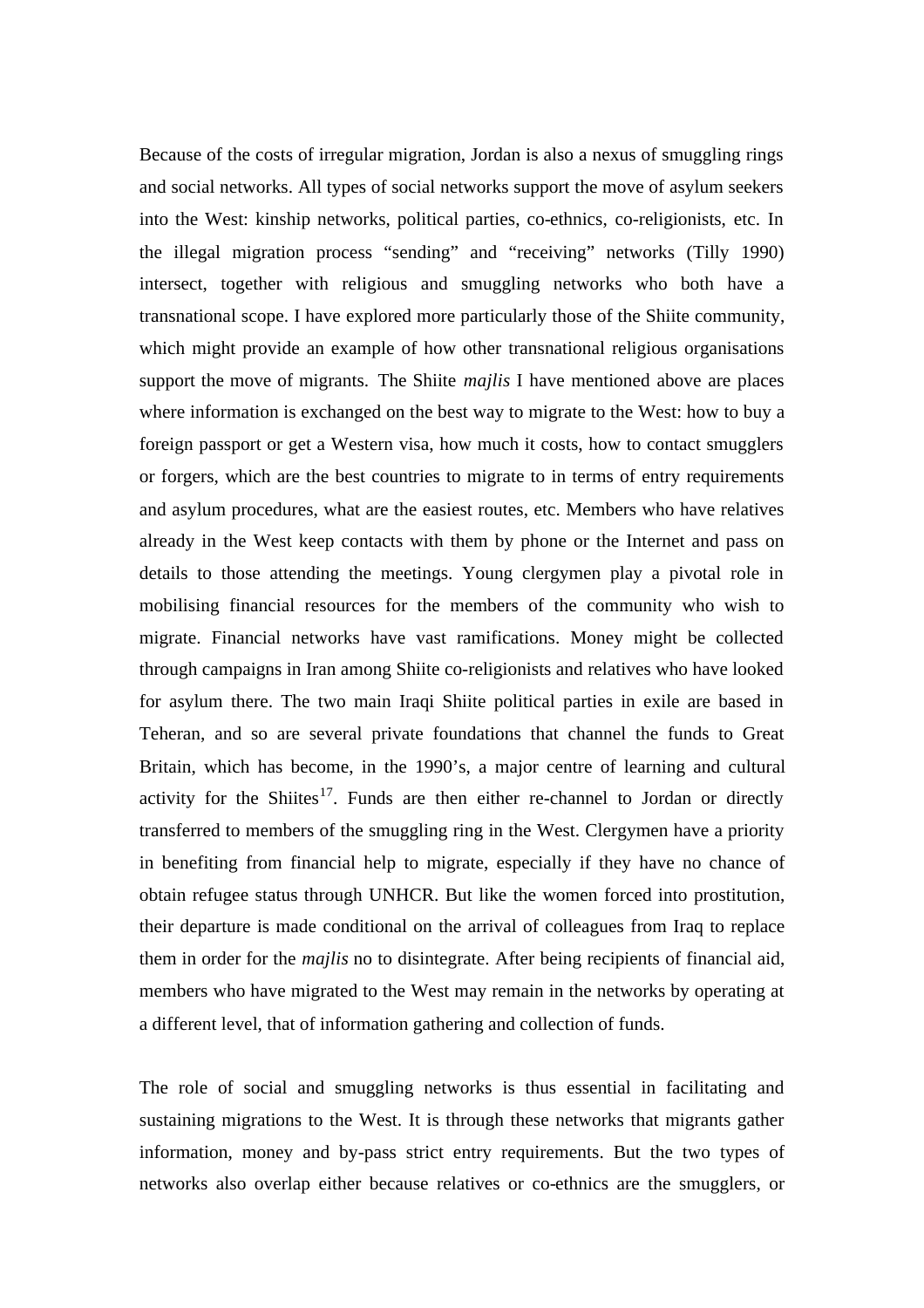because one or several elements (money, documents) in the overall process are better obtained through a network other than the one which organises the smuggling.

Jordan is a first step that prepares migrants for their future situation in industrialised countries. It is both an antechamber and a training site. In Jordan, migrants will gain access to information about the settings in potential reception countries and they will make a choice, elaborate a strategy. They will also get used to the problems they will face in the West, though less acutely: free movement and integration in the work market, quest for asylum and illegality.

# **CONCLUSION**

Changing focus to observe how and why asylum migrants merely transit in states neighbouring their home countries instead of using them as long term havens challenges the accepted views that migrants who move irregularly to industrialised states had the initial intention to do so, and that mobilisation and recruitment necessarily take place in the country of origin.

The case of the Iraqis forced migrants transiting Jordan illustrates that, for a variety of cultural and practical reasons, a majority of asylum migrants who eventually reach the West irregularly would rather stay in host countries close to their state of origin. It also shows that intercontinental trends of asylum migration cannot be fully understood without looking at a set of interrelated issues in the first countries of reception: their cultural proximity or distance with the country of origin of the migrants, geo-strategic concerns, domestic policies, administrative/legal deficiencies in the treatment of these migrants, discriminatory practices by the authorities or other social agents. These are all factors that can lead to the migrants' poor socio-economic and security conditions, and prompt them to continue emigration towards Western industrialised states where they expect better protection and opportunities.

Furthermore, ethnic and religious affiliations remain primary factors explaining both the discrimination and the survival strategies of asylum migrants in regional host countries in the middle eastern context, and further migration dynamics are strongly dependant on the functioning of transnational networks based on these very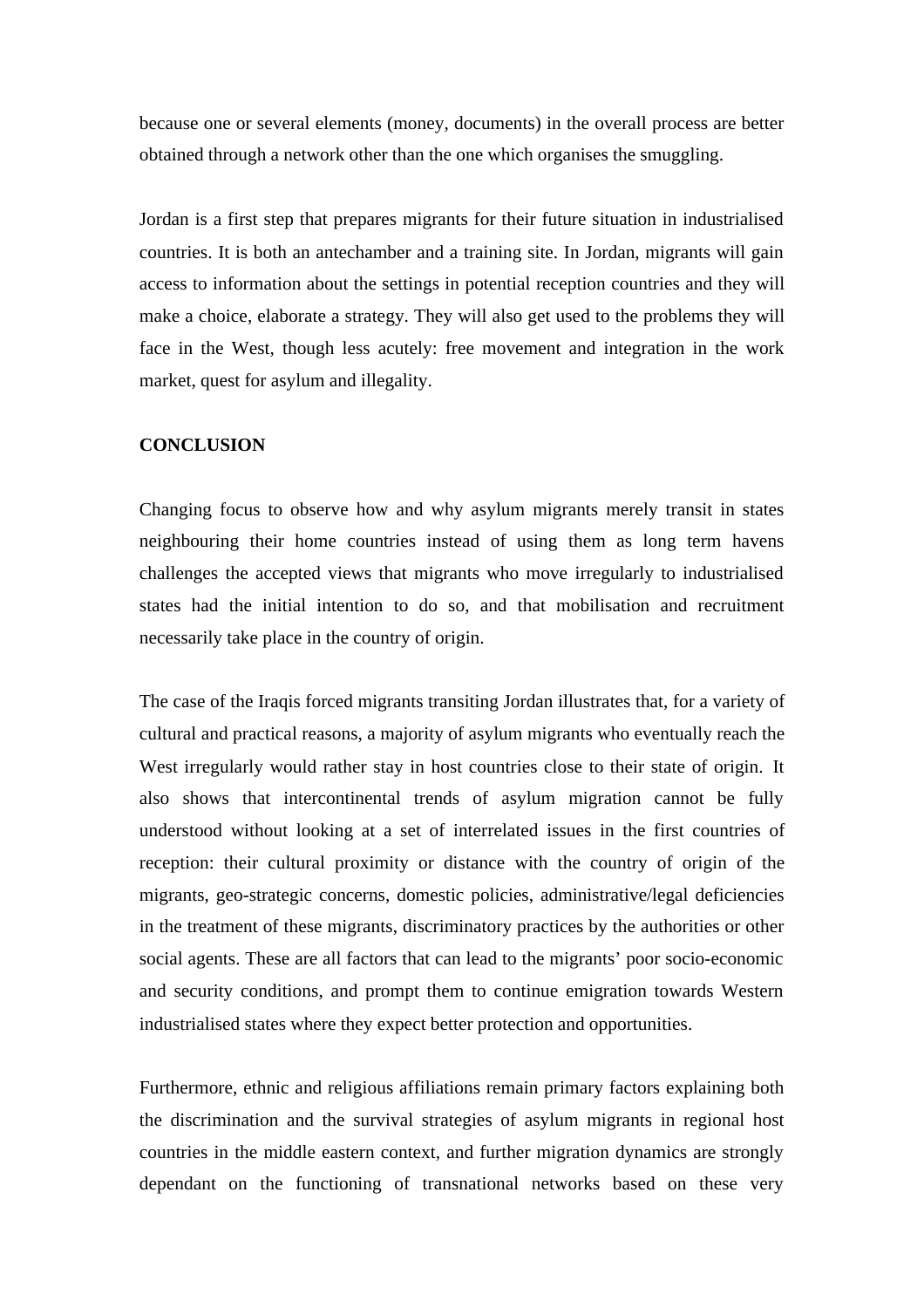affiliations that are not criminal by nature, even if smuggling is involved. The patterns of transit migration across Jordan confirm that "(…) international migrants travel along familiar avenues, circumscribed by strong linkages within or evolving within migration systems and by the example set by earlier movers and the support structures established by them" (Faist 2000: 76). Social capital is Iraqi migrants' main asset, and among the various components of this capital, kinship and religious ties appear to be those mobilised in priority because they have already gained a transnational dimension. Interestingly enough, these are not activated so much from Iraq as from Jordan, a fact that supports the idea that transnational social mechanisms need such vectors as globalised information, financial and transportation systems.

Once the mechanism is set in motion, it results in the type of chain migration described by T. Faist: "The more immigrants of a given place stay in the destination region, the more want to come" (Ibid: 152-153). But this dynamic has to be supported by a readiness to migrate which, in the case of Iraqi forced migrants, in created not only by the socio-political conditions at home, but also by the type of reception they receive in neighbouring states in their region of origin.

# **REFERENCES**

Al-Rasheed, M. (1998) *Iraqi Assyrian Christians in London: The Construction of Ethnicity*, The Edwin Mellen Press, Lewiston, N.Y.

Amnesty International (1997) *Fear, Flight and Forcible Exile: Refugees in the Middle East*, Amnesty International, London.

Barth, F. (ed.) (1969) *Ethnic Groups and Boundaries*, Little, Brown and Co, Boston.

Bigo, D. (1996) *Polices en réseau, l'expérience européenne*, Presses de Sciences Po, Paris.

Chatelard, G. (1997) "Les chrétiens de Jordanie : entre appartenance communautaire et identité nationale", *Les Cahiers de l'Orient*, quatrième trimestre, n°48.

Chatelard, G. (2002) "Incentives to Transit: Policy Responses to Influxes of Iraqi Forced Migrants in Jordan", *Working Paper*, Robert Schuman Centre for Advanced Studies, European University Institute, Florence.

Colonomos, A. (1995) *Sociologie des réseaux transnationaux*, L'Harmattan, Paris.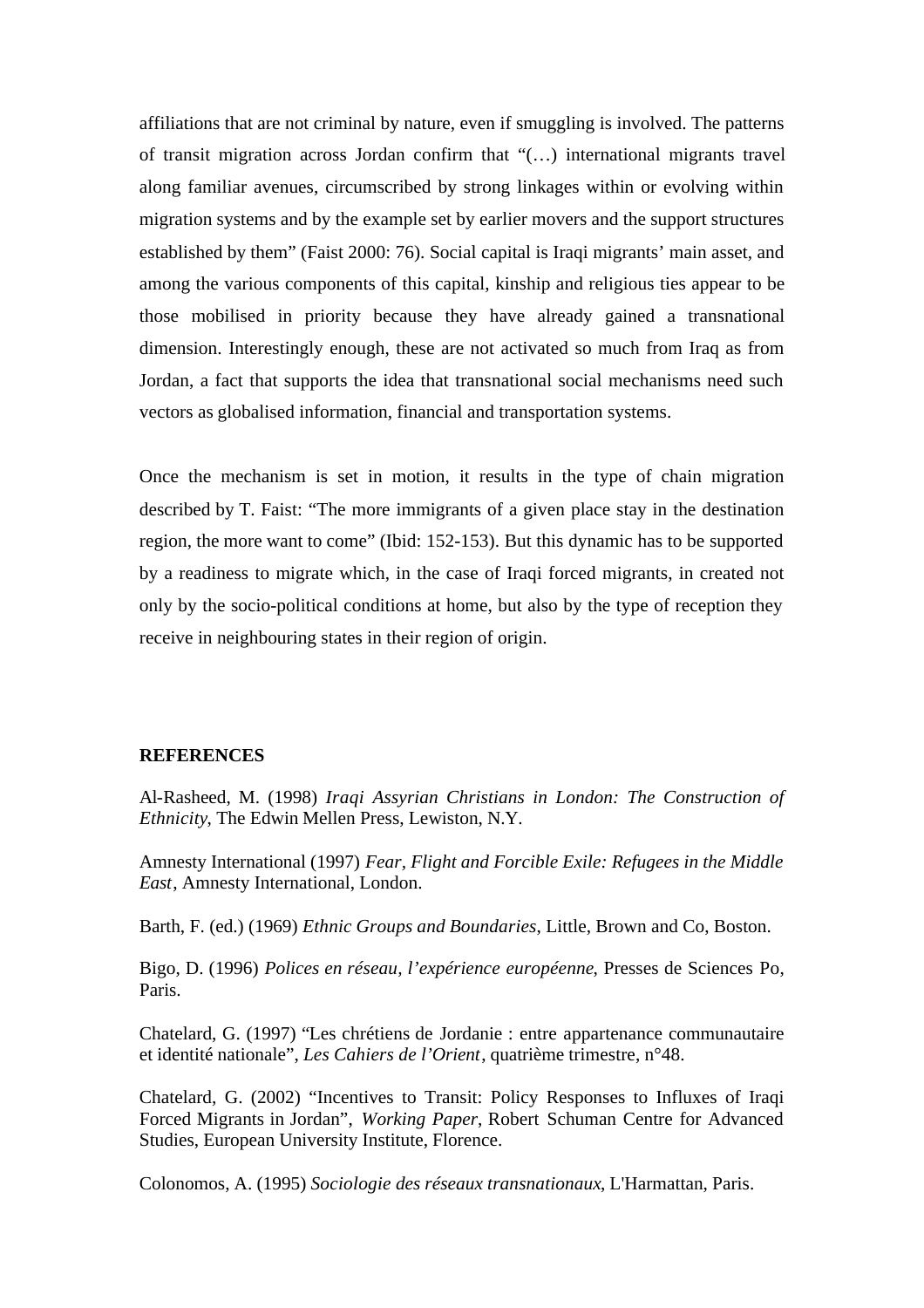Crisp, J. (1999) "Policy Challenges of the New Diasporas: Migrant Networks and their Impact on Asylum Flows and Regimes", *New Issues in Refugee Research*, Working Paper n°7, Evaluation and Policy Analysis Unit, UNHCR, Geneva.

Crisp, J. and Van Hear, N. (1998) "Refugee Protection and Immigration Control: Addressing the Asylum Dilemma", *Refugee Survey Quarterly*, vol. 17, n°3.

Doraï, M. K. (2002) *Palestinian Emigration from Lebanon to Northern Europe: Transnational Migratory Networks and Patterns of Solidarity*, Paper presented at the Third Mediterranean Social and Political Research Meeting, Florence, March 20-24, 2002, Mediterranean Programme, Robert Schuman Centre for Advanced Studies, European University Institute, Florence.

Faist, T. (2000) *The Volume and Dynamics of International Migration and Transnational Social Spaces*, Oxford University Press, Oxford.

Ghosh, B. (1998) *Huddled Masses and Uncertain Shores: Insight into Irregular Migration*, International Organization for Migration, Martinus Nijhoff, The Hague.

Gonzalez, N. L. and McCommon, C.S. (eds.) (1989) *Conflict, Migration and the Expression of Ethnicity*, Westview Press, Boulder.

IOM (Dec. 1995) *Transit Migration in Turkey*, Migration Information Programme, International Organization for Migration, Geneva.

IOM (Aug. 1994) *Transit migration in Ukraine*, Migration Information Programme, International Organization for Migration, Hungary.

K. Koser and H. Lutz (eds.) (1998) *The New Migration in Europe*, Macmillan, Basinstoke

Koser, K. (1997) "Negotiating Entry into Fortress Europe: The Migration Strategies of 'Spontaneous' Asylum Seekers", in P. Muus (ed.) *Exclusion and Inclusion of Refugees in Contemporary Europe*, ERCOMER, Utrecht, pp. 157-170.

LCHR (Apr. 1992) *Asylum under Attack. Report on the Protection of Iraqi Refugees and Displaced Persons one Year after the Humanitarian Emergency in Iraq*, Lawyers Committee for Human Rights, New York.

McDowell, C. (1997) *A Tamil Asylum Diaspora: Sri Lankan Migration, Settlement and Politics in Switzerland*, Berghahn Books, Oxford.

Meese, J., Van Impe, K. and Venheste, S. (1998) *Mutidisciplinary Reseach on the Phenomenon of Trafficking in Human Beings from an International and National Perspective: A Pilot Study with Poland and Hungary*, University of Ghent, Ghent.

Morrison, J. (1998) *The Cost of Survival: The Trafficking of Refugees to the UK*, Refugee Council, London.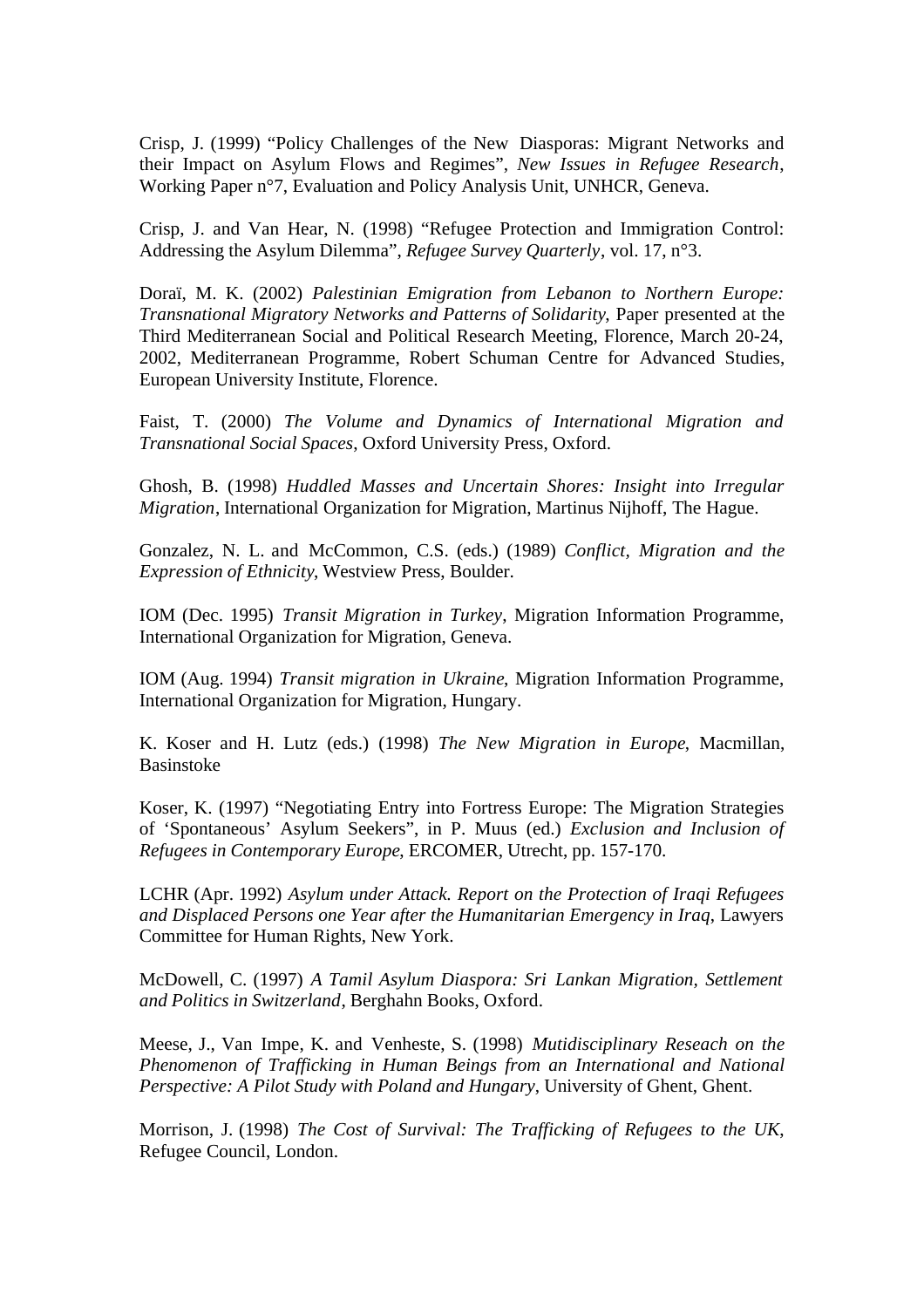Peter, A. (2000) *Border Games: Policing the US-Mexico Divide*, Cornell University Press, Ithaca, N.Y.

Portes, A. (ed.) (1995) *The Economic Sociology of Immigration. Essays on Networks, Ethnicity and Entrepreneurship*, Russell Sage Foundation, New York.

Rudolf, S. and Piscatori, J. (eds.) (1997) *Transnational Religion and Fading States*, Westview, Boulder.

Salt, J. and Hogarth, J. (2000) *Migrant Trafficking and Human Smuggling in Europe: A review of the Evidence with Case Studies from Hungary, Poland and Ukraine*, International Organization for Migration, Geneva.

Salt, J. and Stein, J. (1997) "Migration as a Business: The Case of Trafficking", *International Migration*, vol. 35, n°4.

Skeldon, R. (Jan. 2000) "Myths and Realities of Chines Irregular Migration", *Migration Research Series*, International Organization for Migration, Geneva.

Tilly, C. (1990) "Transplanted Networks", in Yans Mac Laughlin, V. (ed.) *Immigration Reconsidered*, Oxford University Press, Oxford, pp. 79-95.

UNHCR (1996) *Background Paper on Iraqi Refugees and Asylum Seekers*, Center for Documentation and Research, UNHCR, Geneva.

UNHCR (May 2001) *2000 Global Refugee Trends*, Population Data Unit, Population and Geographic Data Section, UNHCR, Geneva.

UNHCR (2000) *Regional Overview: The Middle East*, Mid-year Report, UNHCR, Geneva.

UNHCR (2001) *Country Profile: Jordan*, UNHCR, Geneva.

United Nations (2000) *Protocol against the smuggling of migrants by land, sea and air, supplementing the United Nations Convention against transnational organized crime*, United Nations, Geneva.

USCR (July 1991) *Mass Exodus: Iraqi Refugees in Iran*, Issue Brief, US Committee for Refugees, Washington, D.C.

USCR (1991 to 2001) *Jordan Country Report*, US Committee for Refugees, Washington, D.C.

USCR (1996) *World Refugee Survey. An Annual Assessment of Conditions Affecting Refugees, Asylum Seekers, and Internally Displaced*, US Committee for Refugees, Washington, D.C.

USDS (1991 to 2001) *Jordan Country Report*, Human Right Practices Reports, Bureau of Democracy, Human Rights, and Labour, US Department of State, Washington, D.C.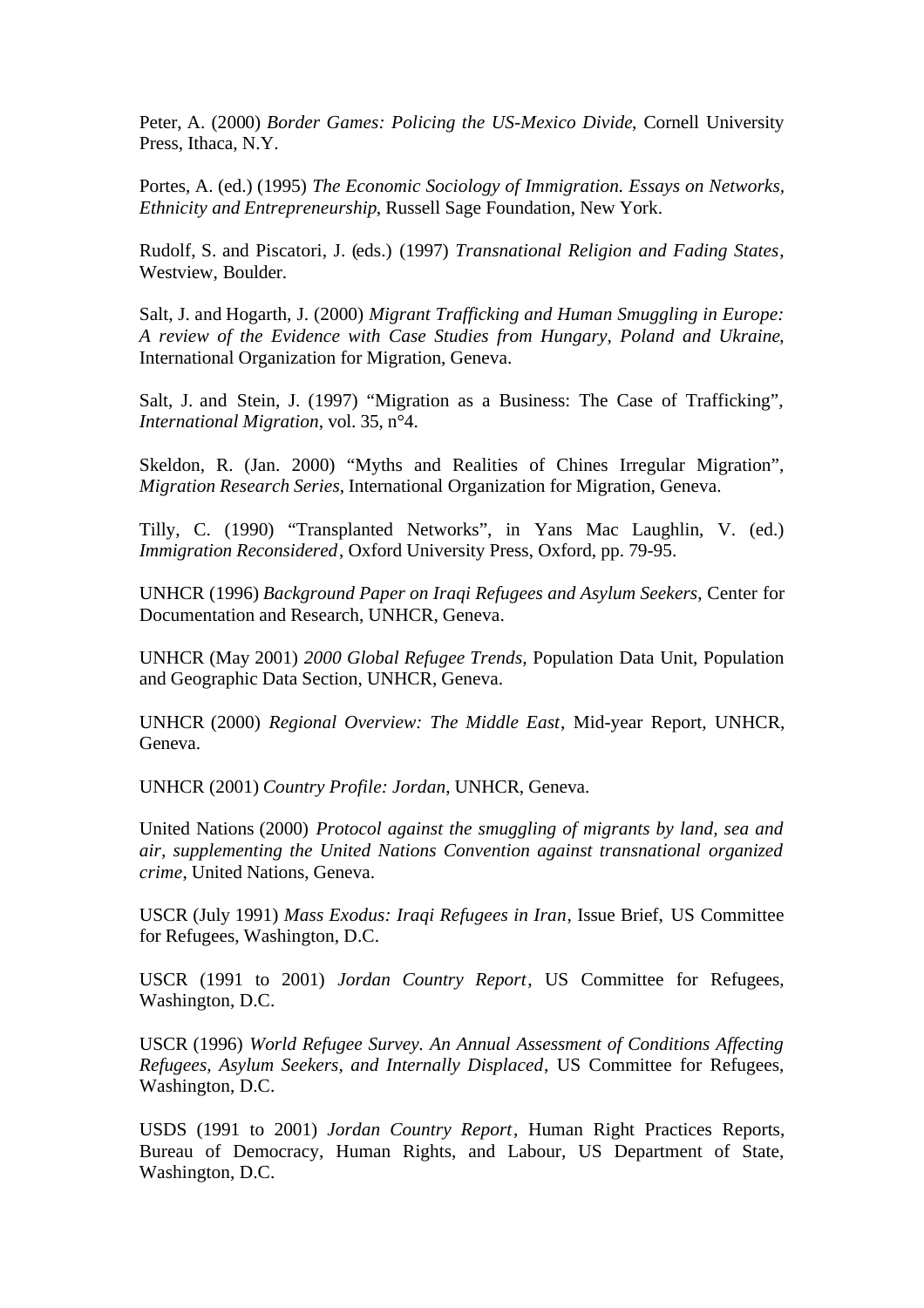Van Hear, N. (1995) "The Impact of the Involuntary Mass 'Return' to Jordan in the Wake of the Gulf Crisis", *International Migration Review*, vol. 29, n°2.

Van Hear, N. (1998) *New Diasporas: The Mass Exodus, Dispersal and Regrouping of Migrant Communities*, UCL Press, London.

Vertovec, S. and Cohen, R. (eds.) (1999) *Migration, Diasporas and Transnationalism*, Edward Elgar Publishing, Chelthenham.

# $7$  1 JD = 1,42 Euro or US \$ 1,41.

l

 $1$  There is often confusion between the concepts of human trafficking and smuggling. The UN antismuggling Protocol (2000) states that in trafficking, elements of coercion and exploitation, and often syndicates of organised crime are involved. A smuggled migrant, on the other hand, is an individual who requests assistance to cross into another state where s/he has no right of residence and the smuggler's involvement goes no further than the crossing of the border (including the provision of documentation). J. Salt and J. Hogarth, who have reviewed the various existing definitions, cite Belgium as having adopted one of the largest definitions of trafficking in its "Alien Law" of 1980 which does not necessarily involve cross-border movement thought it is often linked to issues of irregular migration (2000: 20-23). "Trafficking in persons" includes networks active in female prostitution (not necessarily cross-border), networks smuggling asylum seekers into Belgium, and those who exploit legal/illegal foreign employees. On the other hand, all smuggling networks do not have trafficking activities. J. Salt and J. Hogarth (1998: 22) list another definition proposed by Meese et al. (1999) according to which smuggling is a migration issue and has implications for the protection of the state, while smugglers can work for profit as well as for humanitarian reasons. On the other hand, trafficking in persons is a human rights issues, has implications for the individual as a victim, and traffickers work purely for financial gain. Either process is a violation of migrant legislation in at least one of the countries involved (origin, transit or destination).

<sup>2</sup> Unless otherwise indicated, all figures in this paper are taken from UNHCR statistics (www.unhcr.ch).

<sup>3</sup> Another paper by this author (Chatelard 2002) deals with the issue of Iraqi refugees in Jordan from a policy perspective. For both papers, I am grateful to the representative and staff of UNHCR in Amman who have provided me with invaluable information, insight and access to some of the Iraqi asylum seekers. I also thank all the Iraqi respondents inside and outside UNHCR, the heads of various foreign NGOs in Amman who have answered my questions, the immigration officers in some Western Embassies that have shared information and comments with me, and the two anonymous reviewers who commented on a draft of this paper. Fieldwork for this research, undertaken in 2000-2001, was made possible by a series of grants from the Centre d'études et de recherches sur le Moyen-Orient contemporain (CERMOC), based in Amman. Writing was undertaken as a Jean Monnet Fellow at the Robert Schuman Centre, European University Institute, Florence.

<sup>&</sup>lt;sup>4</sup> Questions about the push factors that motivated the respondents' departure from Iraq were not asked as they were not relevant to the study and as I was careful not to be confused with a member of UNHCR interviewing them to assess their claim to refugee status. I made a point in clearly presenting myself as an independent researcher. The sample was random and people were interviewed on a voluntary basis as they were coming to UNHCR to renew documents and not on the day when they were scheduled for an interview with UNHCR staff.

<sup>&</sup>lt;sup>5</sup> The Sabeans, or Mandaeans, are a sect dating back to the first centuries of Christianity and are followers of John the Baptist. As Jews and Christians, they are recognised by Moslem tradition as "Peoples of the Book". The community is concentrated in Iraq and has no more than 20,000 members.

<sup>&</sup>lt;sup>6</sup> Sunnis are more numerous amongst those Iraqis who do not seek asylum in Jordan and move back and forth between the two countries, such as suitcase traders, taxi drivers, illegal workers in agriculture or construction, and wealthy businessmen that have managed to secure a permanent residence permit in Jordan.

<sup>&</sup>lt;sup>8</sup> The statements made in an IOM paper about the mechanisms of distorted information between migrants and those left at home do not seem to be applicable in the case under study: "(…) it is known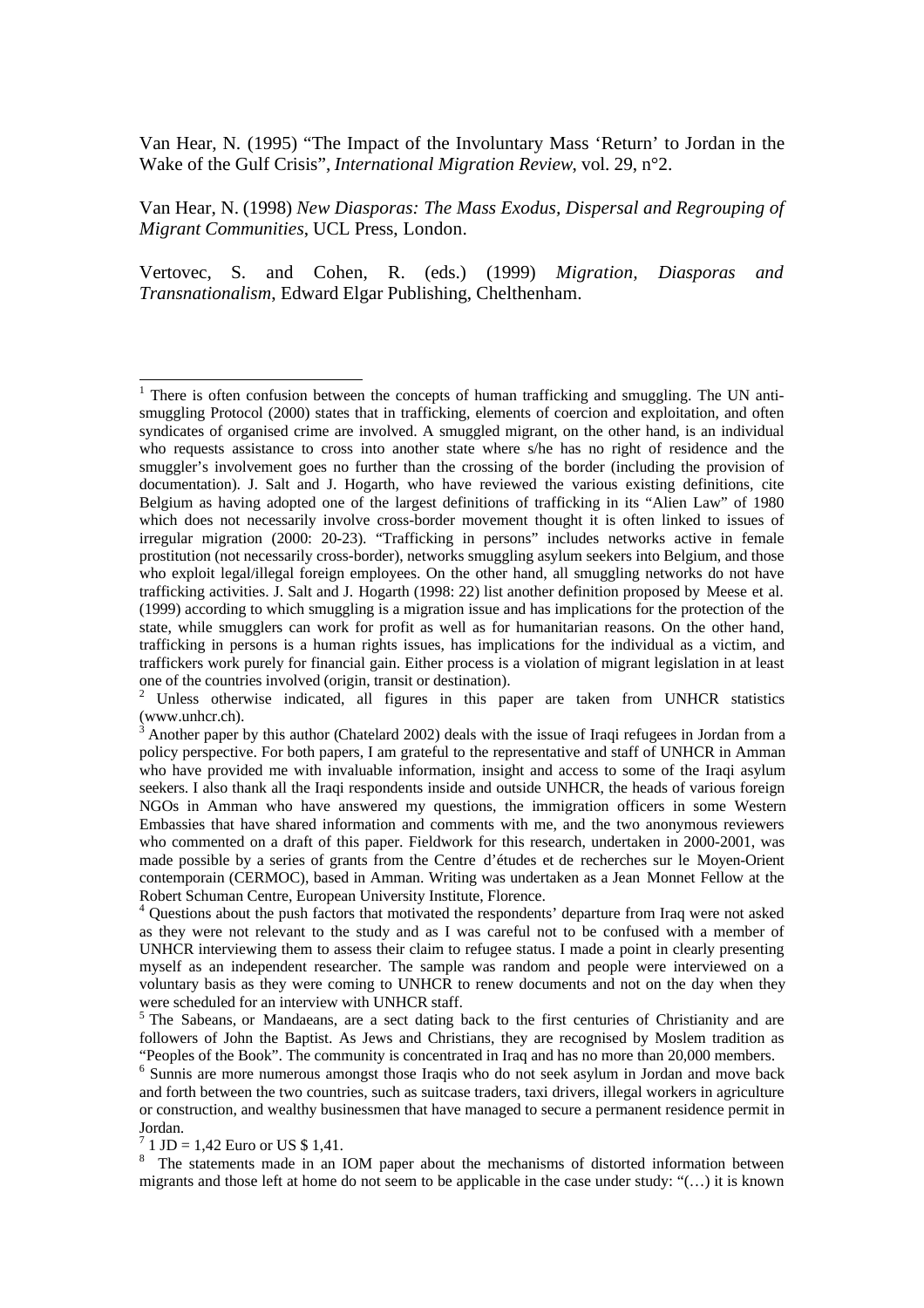that information received from family or friends is considered to be the most trustworthy. Ironically, however, information from this source has a tendency to be distorted – often including exaggerations or falsehoods about the informant's success (…). This often leads to a self-perpetuating network of informants who are reluctant to admit that they have not been successful in their migration attempts  $(...)$ ." (IOM 1994: 18). In the case of Iraq, it is rather the nature of the communication system(s) that accounts for the distortion.

l

<sup>9</sup> A Sri Lankan house-maid gets 1,5 JD an hour, an Iraqi woman performing the same job gets only 1JD. Likewise, hour rates are lower for Iraqi male labourers than for Egyptians.

<sup>10</sup> To a certain extend, one wonders if several well founded cases have not been rejected because of the prevailing atmosphere of suspicion against asylum seekers at UNHCR. In fact, the recognition rate of Iraqis in Lebanon, who do not seem to have a profile that differs markedly from those in Jordan, his much higher: in 1998, while UNHCR Jordan recognised 13% of the cases, UNHCR Lebanon recognised 50%. But Iraqis are much less numerous in Lebanon that they access by crossing first into Jordan and/or Syria.

 $11$  It is interesting to see where Jordan stands in the geography of Iraqi asylum. In 1998, it was the second country which had received the largest number of applications by Iraqis (7,872), preceded by the Netherlands (8,300), and followed by Germany (7,435) while none of these two countries had a comparable population of Iraqis on their national territories.

 $12$  In all likelihood, this is not without reasons. The web site of Servlife International, based in Houston, calls for a \$30 donation to provide "an emergency relief packet with a Bible to Iraqi refugees in Jordan". Another one, CompassionRadio.com, asks for \$2 to "help support a ministry providing Christian Day-Care (sic) for the [Iraqi] refugee children [in Jordan], where they will be taught the truth about Jesus and His love". A couple of Shiite web sites based in the UK denounce these threats arguing that they aim at Moslem children.

<sup>13</sup> An interesting aspect of these *majlis* is that they are attended by men who were not necessarily religious when in Iraq. Many were even close to the Communist Party. Once in Jordan, in the absence of any other network of support, they are dragged into the *majlis* where they need first to gain religious respectability before applying for financial support.

<sup>14</sup> For obvious methodological reasons, it is difficult to assess very clearly how the smuggling process works, who are the smugglers and/or traffickers, and how they are organised within Jordan and at the transnational level. Smuggled/trafficked individuals are often not aware of the overall functioning of the organisation and can only contribute partial knowledge. Besides, they are reluctant to give details before undertaking their journey. It is therefore easier to collect information at the other end of the route when the migrants feel they have escaped the grip of the smugglers/traffickers or of the border police and can reveal information without risk. The best was to contact migrants in Jordan and wait until they had completed their migration process to Western Europe or Australia to interview them face to face or over the Internet.

<sup>15</sup> To deliver a visa, most Western consulates ask for bank statements over several months. Therefore, migrants pay the agents who open an account in their names in a Jordanian bank and have it run for at least 3 to 4 months. The process is therefore rather long to obtain all the needed documents before the visa application can be launched.

<sup>16</sup> Migrants have to follow routes set up by smugglers but their final destination country is not necessarily that of first arrival. For example, there is a route to Germany by plane, but once there the Iraqi migrant manages on her/his own or with family members who come to meet her/him at the airport to reach Denmark, Sweden or the Netherlands where asylum conditions are seen as more favourable or where s/he has relatives or friends. In case the migrant aims at North America, he mainly uses Jordan to buy a passport. The most expensive ones are in decreasing order those of Saudi Arabia, Greece and Cyprus that all permit to travel to Canada without prior visa application. Alternatively, the migrant does not need to resort to facilitators or smugglers within Jordan but later on as s/he can travel to a couple of Central American countries that have lax entry requirements and then reach the two main routes to the United States either across Mexico or by boat through the Caribbean. Finally, those who prefer to go to Australia can board a plane from Amman to Malaysia or Indonesia. Both are Moslem countries and do not require visas from most nationals of Arab countries (this has changed after the 11th September, Australia having successfully called on Indonesia to require visas for national from Iraq and Afghanistan). From there, migrants are smuggled by boat to Java and Australia. Those who have failed can always turn to UNHCR's regional office in Bangkok to seek asylum or contact the smuggling rings there that have specialised in providing high quality documents to Chinese, often stolen from one of the 7 million tourists the country receives every year (Skeldon 2000: 24).